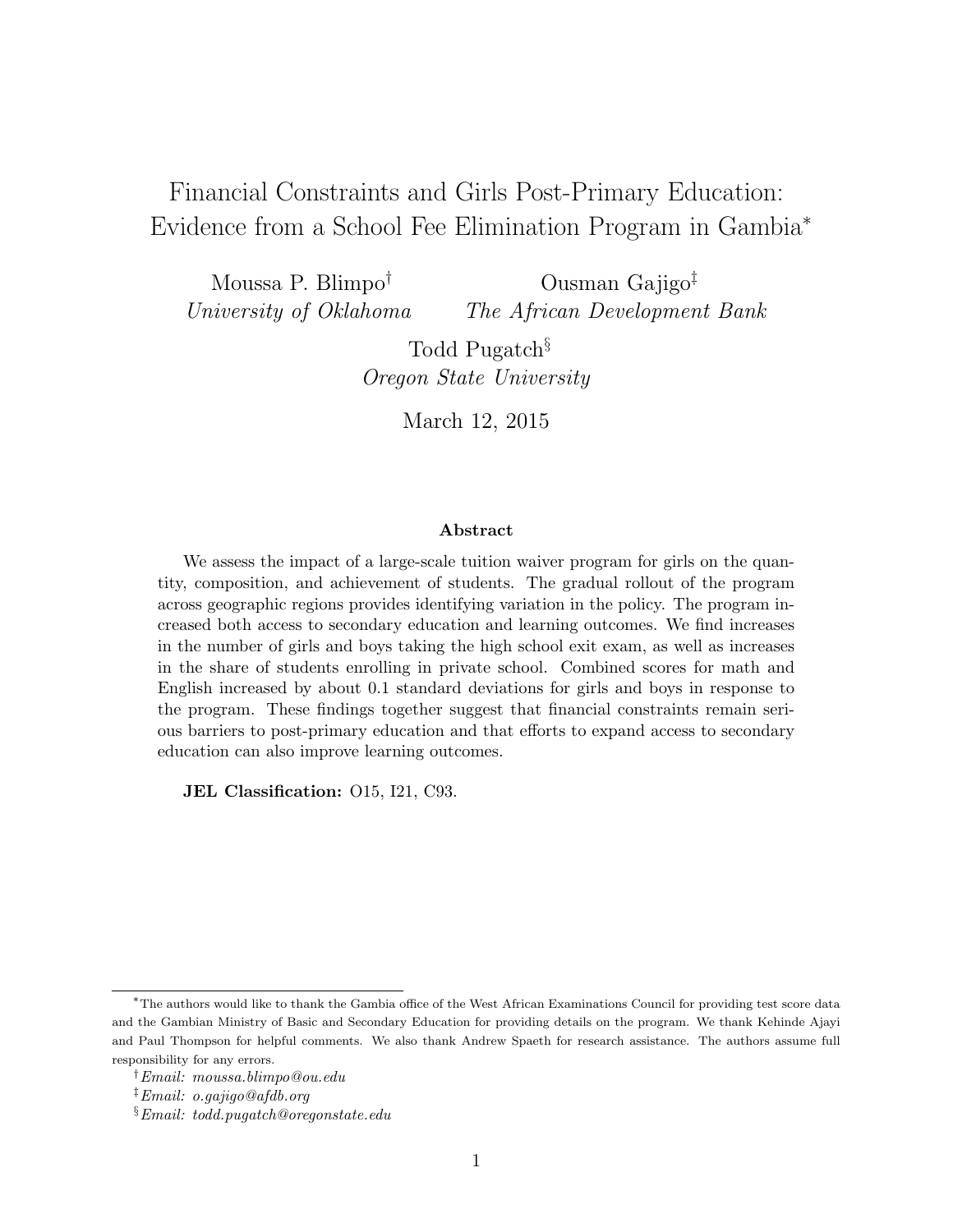## 1 Introduction

Most countries in Sub-Saharan Africa have experienced large expansions of access to primary education over the past two decades. For example, the number of primary school children has doubled between 1998 and 2009 in countries like Burkina Faso, Madagascar, Mali, and Mozambique.<sup>1</sup> Despite such success at the primary level, net secondary enrollment remains low in the least developed countries, at 35% for boys and 29% for girls between 2008-2011.<sup>2</sup> Large gender enrollment gaps in many Sub-Saharan African countries pose additional challenges for girls seeking to pursue their education beyond the primary grades. One potential explanation for the low and stagnating secondary enrollment figures may be financial constraints. Relative to primary school, the overall cost of attending secondary school is much larger due to higher tuition fees, higher opportunity costs as children are older and may earn more on the labor market, and transport costs associated with fewer secondary school choices, especially in rural areas. To date, only a handful of countries in the region, such as South Africa, Ghana, and The Gambia, offer large scale tuition-free secondary education or some form of financial aid through various scholarship programs.

The Gambia has been a pioneer in promoting access to secondary education, offering fee-free public schooling for girls in grades 7-12 on a nearly national scale for more than a decade. In this paper, we evaluate this policy, known as the girls' scholarship program, on students' progress and learning outcomes. Two features of the policy make it especially suited for rigorous evaluation. First, the program was rolled out to different regions on a staggered schedule between 2001-2004. This allows us to use the regions that received the program later as a control group, exploiting variation in program receipt over time and across regions. Second, the program exclusively targeted girls, allowing us to measure differential effects between boys and girls within the same regions. To our knowledge, this is the first paper to evaluate the impact of a large-scale tuition waiver program at the secondary school

<sup>1</sup>Source: EdStats, World Bank.

<sup>2</sup>Source: UNESCO Institute for Statistics (UIS), based on selected countries where data is available.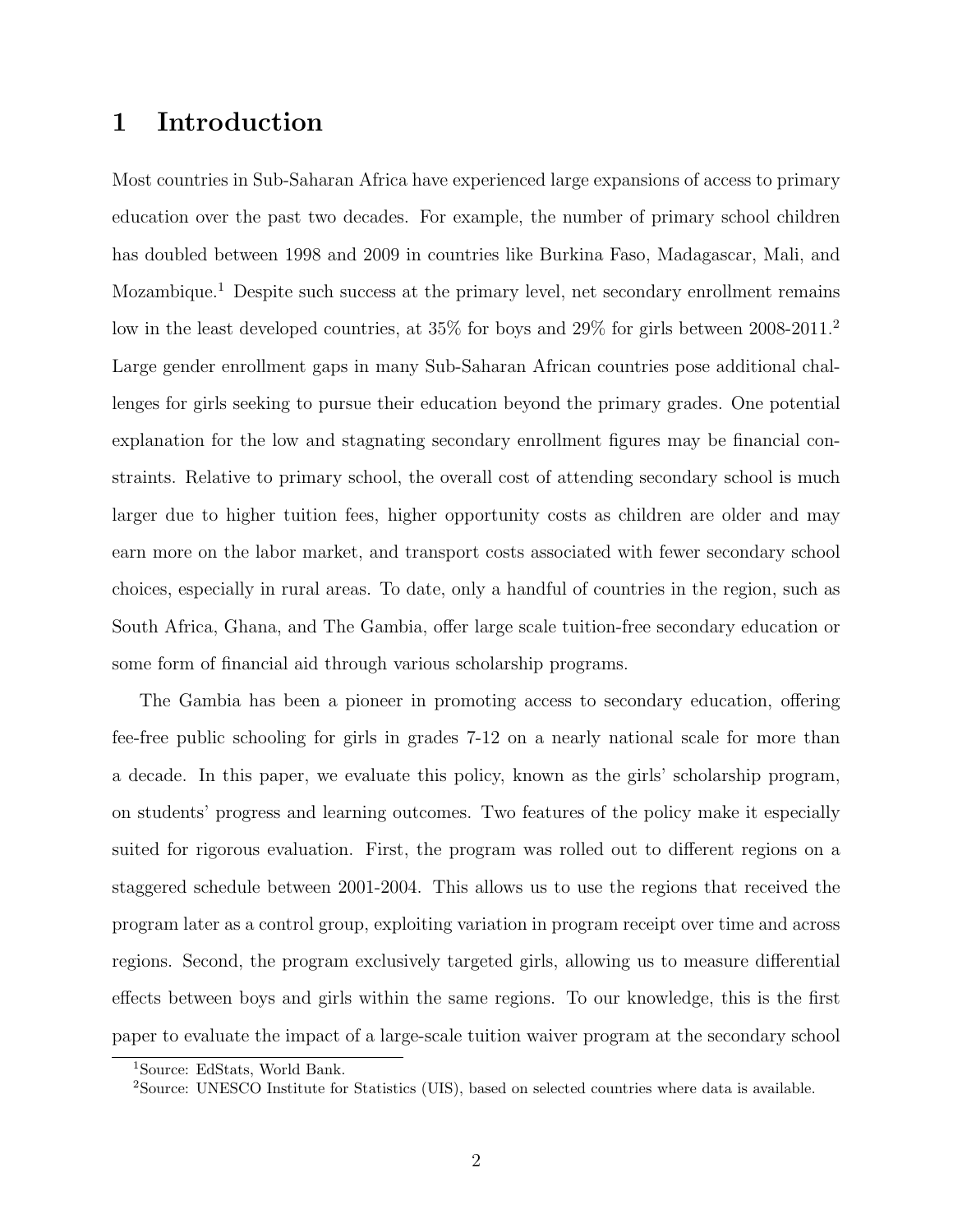level in Africa.<sup>3</sup>

We find that the program had important effects on both access and student achievement. The policy substantially increased the number of high school exit exam test takers in both public and private schools.<sup>4</sup> The average age of test-takers also increased, suggesting that the policy helped keep students in schools or induced some students whose studies were interrupted to return. In terms of learning outcomes, we find an average effect of 0.19 standard deviations for girls and 0.15 standard deviations for boys on the standardized English test score. The combined effect on both Math and English is about 0.1 standard deviations for both boys and girls. In recent years, The Gambian government has engaged several initiatives toward improving learning outcomes [\(Blimpo](#page-20-0) *et al.*, [2011;](#page-20-0) Pugatch  $\&$ [Schroeder, 2014\)](#page-22-0). However, the findings from this study suggest that those efforts need not come at the expense of expanding access.

As mentioned previously, the study occurs against a backdrop of sustained attention among both policymakers and researchers to primary education, with relatively less emphasis on the secondary level. Expanded access to primary education resulted from concerted policies, both internationally and nationally, aimed at removing financial constraints through school fee elimination and other measures. Enrollments in primary schools have accelerated in many countries since the 1990 Jomtien conference where over 150 countries adopted the Education For All initiative. This commitment was renewed during the Dakar Framework for Action in 2000 where among other things, tuition removals as well as the removal of other cost barriers were targeted. Over the past two decades, more than twenty African countries have waived tuition from primary education and many more have some form of targeted programs to ease access to the most disadvantaged populations. Several recent comprehensive literature reviews concluded that the great majority of interventions that reduced

<sup>3</sup>[Blimpo](#page-20-1) [\(2014\)](#page-20-1) evaluated the effect of financial incentives on secondary school children in Benin and found large gains on test scores. This policy, however, did not target access directly and provided no additional resources upfront.

<sup>4</sup>Related work by one of this study's authors also found a large enrollment effect of the policy for the relevant age group using household survey data [\(Gajigo, 2012\)](#page-20-2).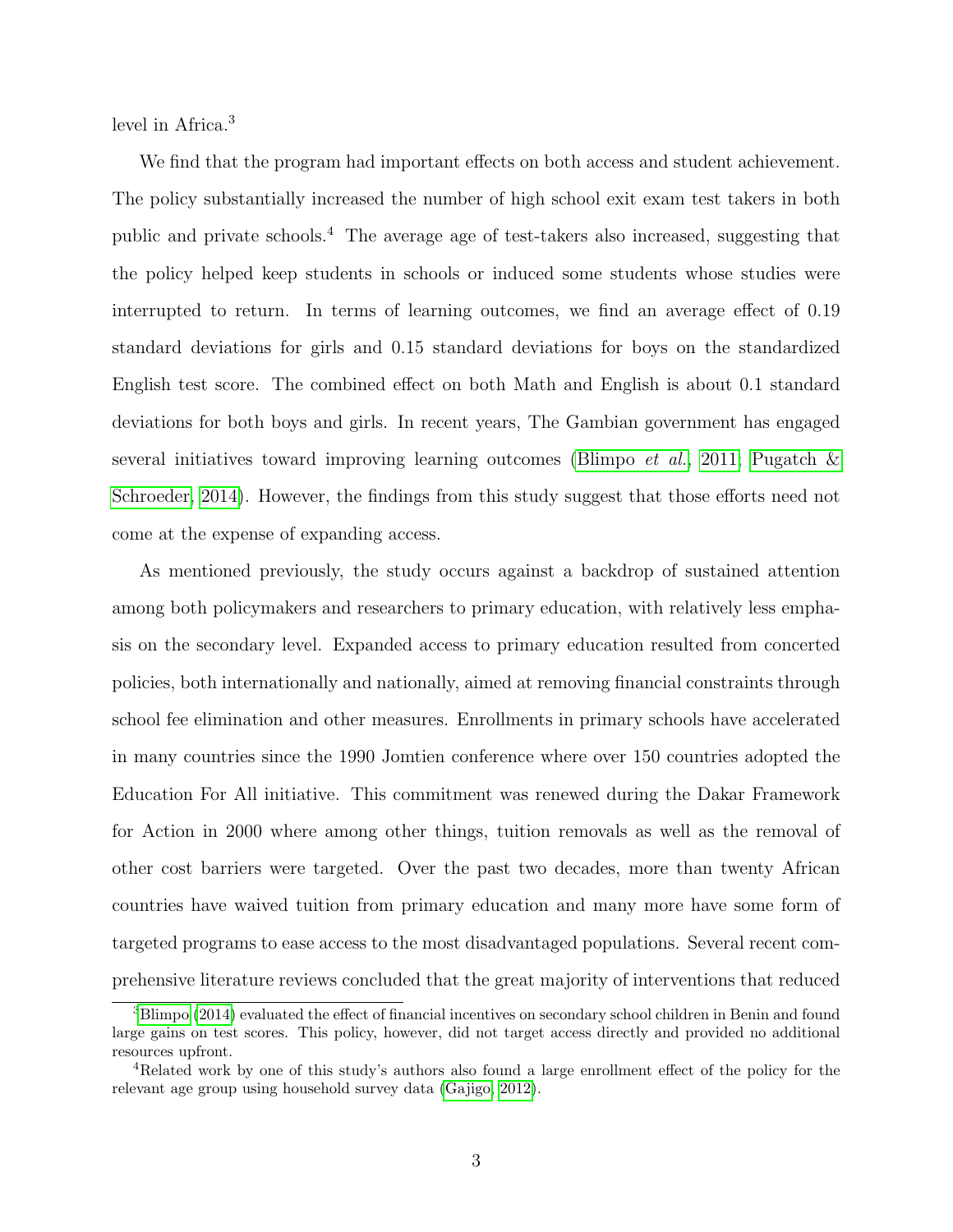tuition fees and other costs increased enrollment, suggesting that financial constraints are among the most important barriers to access to primary education [\(Petrosino](#page-21-0) et al., [2012;](#page-21-0) [Krishnaratne](#page-21-1) et al., [2013;](#page-21-1) [Murnane & Ganimian, 2014\)](#page-21-2).

These great successes on access have been achieved amid recent but growing concerns about the quality of education and potential degradation of learning outcomes [\(Pritchett,](#page-21-3) [2013\)](#page-21-3). More recent research has focused on the impact of some these access-oriented policies not only on enrollment but also on learning outcomes. For example, [Kazianga](#page-21-4) et al. [\(2013\)](#page-21-4) found that a comprehensive program that included school construction and student attendance incentives increased substantially both enrollment and test scores of primary school students in Burkina Faso. A similar, but experimental study, which brought community schools to Afghan villagers found equally large effect on both enrollment and test scores [\(Burde & Linden, 2013\)](#page-20-3). In Kenya, [Lucas & Mbiti](#page-21-5) [\(2012a\)](#page-21-5) found that elimination of primary school fees led to substantial gains on enrollments with very little negative effect on the test score of those who would have attended in the absence of the tuition waiver. These studies suggest that at least at the primary school level, the tradeoff between expanding access and learning outcomes might be less pronounced than one might think.

Given these successes in improving access and (to a lesser extent) learning in primary education, for many countries the logical next step is to improve access and outcomes in secondary education. Fewer policies and studies have focused on secondary education, however. Early results from an ongoing study on a scholarship program in Ghana found large enrollment effects among scholarship winners relative to the control group three years after the program started [\(Duflo](#page-20-4) et al., [2009\)](#page-20-4). They concluded that financial barriers might be crucial at the secondary level as well. Outside of Africa, [Muralidharan & Prakash](#page-21-6) [\(2013\)](#page-21-6) evaluated a program that substantially reduced girls' cost of attending secondary school through provision of bicycles, increasing enrollment by 30% and cutting the gender gap by 40%. Yet major gaps in understanding remain, particularly with regard to student achievement. A review of the post-primary schooling literature by [Banerjee](#page-20-5) *et al.* [\(2013\)](#page-20-5) concluded, "Despite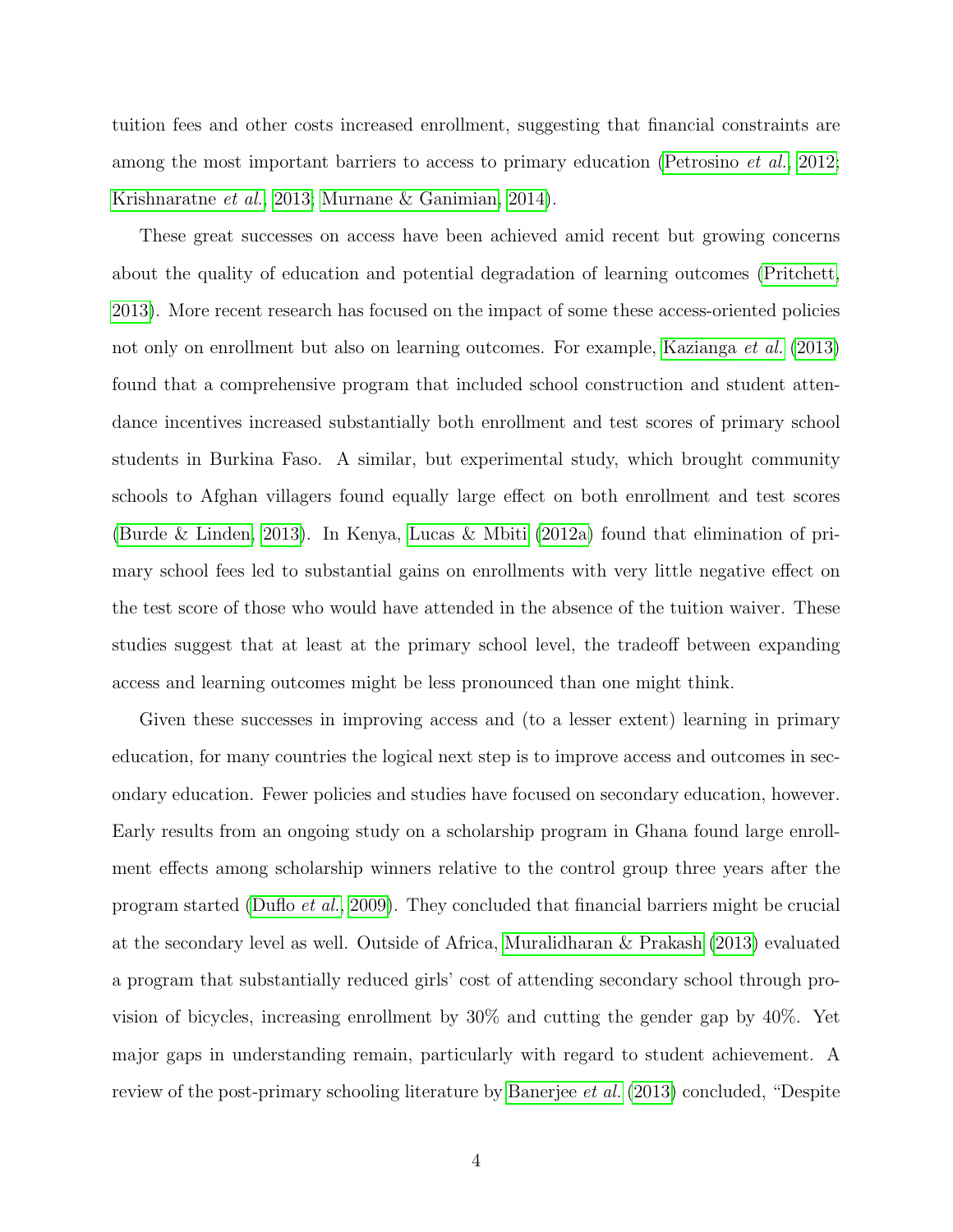the overarching positive results of price-based policies in increasing school enrollment and attendance, the evidence on the effects of price reductions on student performance is less conclusive" (p. 21).

We contribute to that literature by being the first to evaluate a large-scale tuition elimination policy for secondary education in Africa, as previously mentioned. We use administrative data on the universe of standardized test scores in The Gambia from 1998-2012; we are the first researchers to obtain and analyze this data. We also contribute to the broader literature on efforts to close the gender gap in access and learning. Several other studies have evaluated similar programs targeting girls (Kim [et al.](#page-21-7) [1999a,](#page-21-7) Kim [et al.](#page-21-8) [1999b,](#page-21-8) and [Chaudhury](#page-20-6) [& Parajuli 2010](#page-20-6) for Pakistan; [Filmer & Schady 2008](#page-20-7) for Cambodia; [Kremer](#page-21-9) et al. [2009](#page-21-9) for Kenya; [Baird](#page-20-8) et al. [2011](#page-20-8) for Malawi; [Begum](#page-20-9) et al. [2012](#page-20-9) for Bangladesh; and the previously mentioned [Kazianga](#page-21-4) et al. [2013](#page-21-4) and [Muralidharan & Prakash 2013](#page-21-6) for Burkina Faso and India, respectively), with a consensus finding that reducing the cost of attendance leads to gains in enrollment. Of these, however, only [Baird](#page-20-8) et al. [\(2011\)](#page-20-8) examines learning outcomes among secondary school students as we do, using a program that is more local in scope than our setting.

In the next section, we describe the education system in The Gambia and the girls' scholarship program. Sections 3-4 present the methodology and data we use for analysis. Section 5 presents results, and Section 6 concludes.

## 2 Contextual Background

In the Gambian education system, the first 9 years are formally known as the Basic Cycle. This includes 6 years of primary school (grades 1-6) and 3 years of Upper Basic School (middle school, grades 7-9). High school, known locally as Senior Secondary School, consists of grades 10-12. The West African Senior School Certificate Examination (WASSCE, hereafter the Grade 12 exam), instituted in 1998, is administered at the end of grade 12, and is required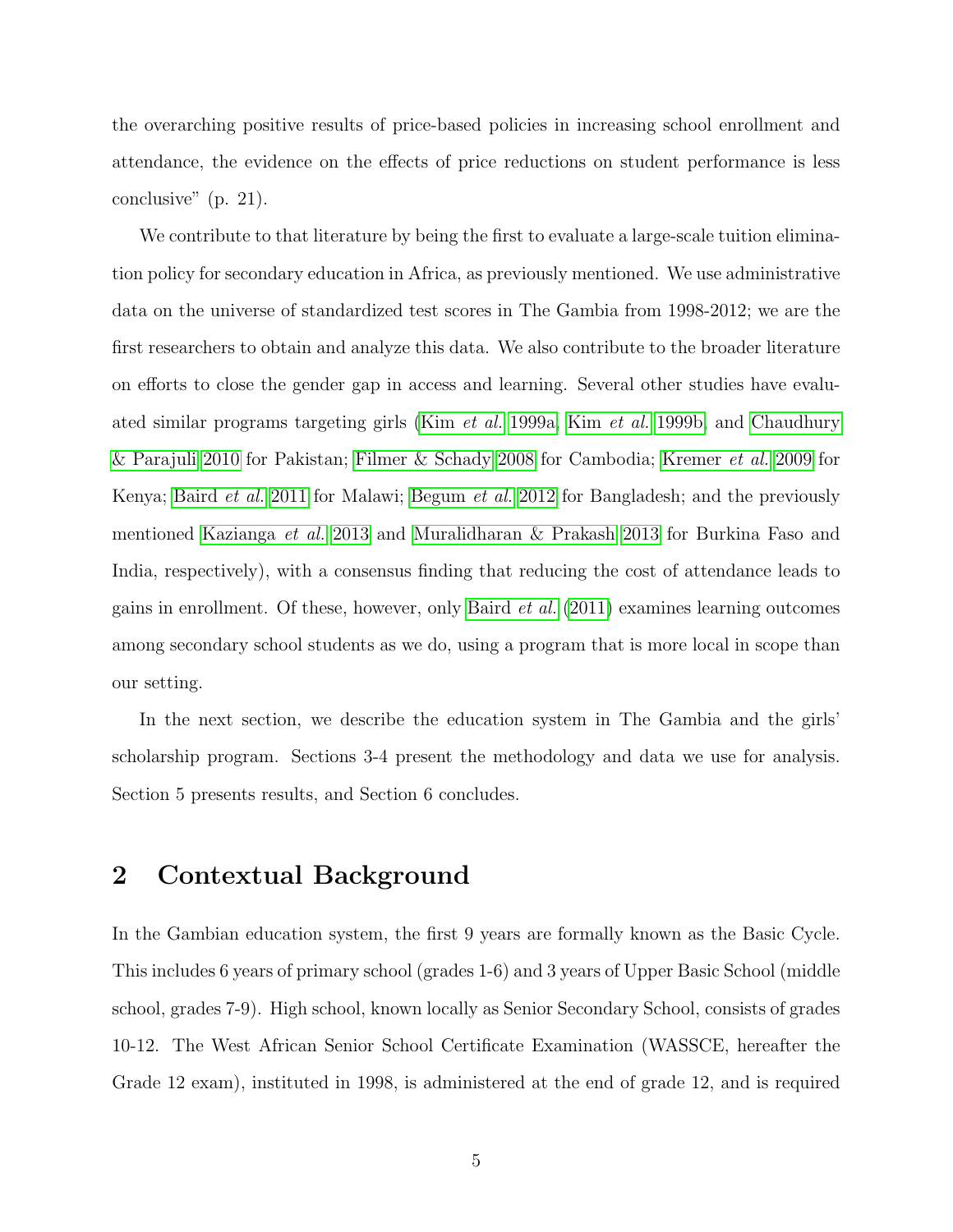for advancing to the tertiary level (i.e., university). The exam is administered by the West African Examination Council (WAEC), a regional institution that conducts examinations in the 4 former British colonies in West Africa (Gambia, Ghana, Nigeria and Sierra Leone).<sup>5</sup>

WAEC generates exam questions each year in consultations with the Ministry of Education, based on existing curricula. Accordingly, the exam measures achievement in specific subjects, rather than innate ability. Students choose a minimum of 6 and a maximum of 9 subjects, but the core and mandatory subjects are Mathematics and English, which will be our focus. There is no fixed passing mark for the exam. Because the exam is based on curricula designed by the Ministry of Education, and these have not undergone any major change, the exam questions should be comparable over time.

There is a structured system in the way the exam is conducted. Each year, sealed questions are delivered at the test centers the day before the scheduled exam.<sup>6</sup> On the day of the exam, teachers from other schools serve as invigilators (proctors). The exams are centrally graded by WAEC. This structure is similar to the way national exams are conducted in other countries [\(Kremer](#page-21-9) et al., [2009\)](#page-21-9).

Like other African countries, The Gambia charges fees for public school attendance. The Gambia levies fees beginning in grade 7, as primary education is nominally free for public schools. Students are still responsible for purchasing textbooks, uniforms and other materials, leading students to bear costs even at the primary school level.

The scholarship program for female middle and high school students started as an initiative funded jointly by UNICEF, the World Bank, and the International Monetary Fund through the Highly Indebted Poor Countries program and the Gambian government. The goal of the program is to increase overall student enrollment but with a specific focus on reducing the gender gap in education. The program pays mandatory school fees for all girls

<sup>5</sup>Students also take an exam at the end of grade 9, also administered by WAEC, as a requirement for matriculation into high school. Because this exam was introduced in 2003, there is only one pre-treatment region-year available in the data. We therefore focus on the Grade 12 exam in this paper.

<sup>&</sup>lt;sup>6</sup>Schools serve as test centers. In almost all cases, students take the exams at the school they attend.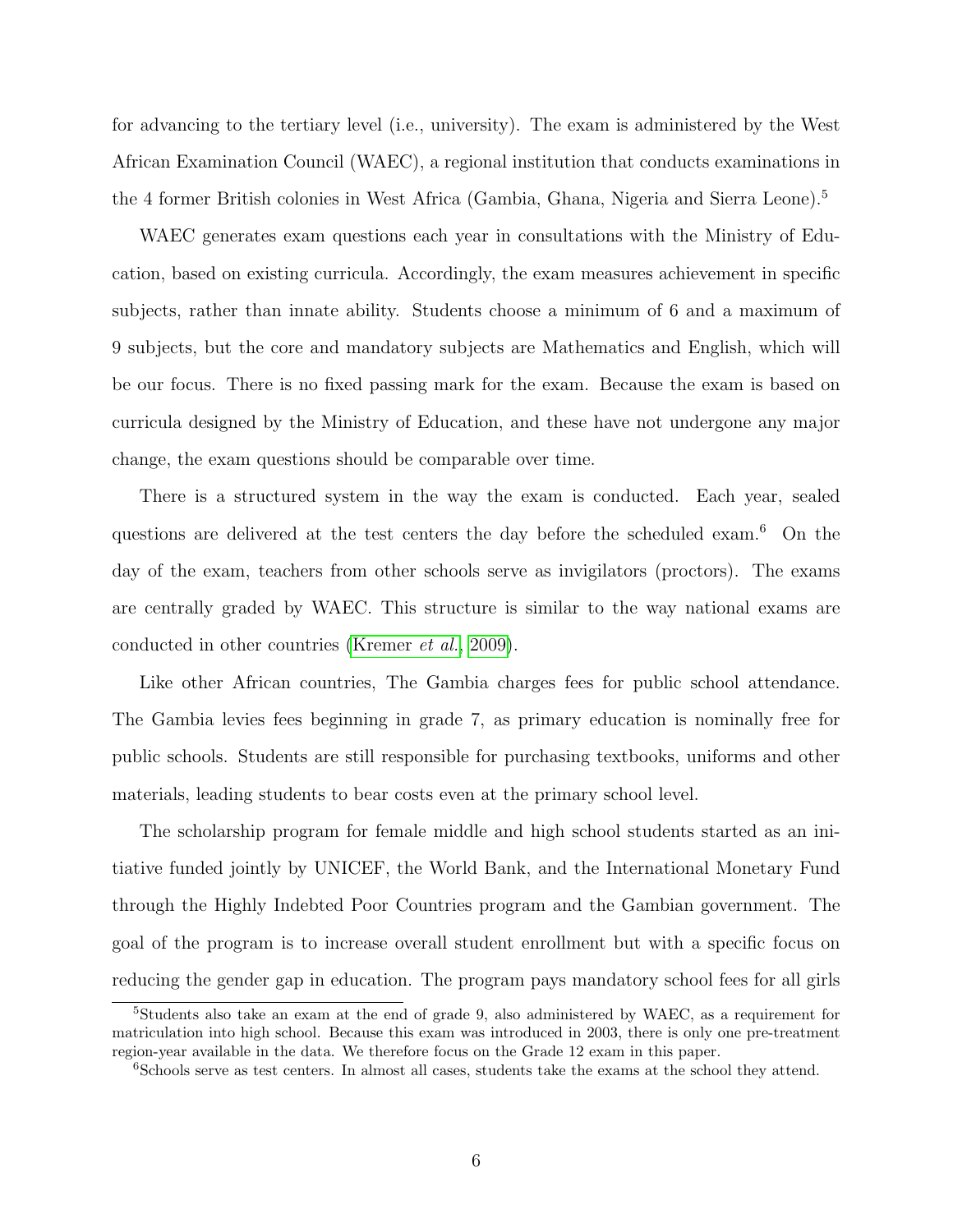in grades 7-12 in the regions in which it is implemented.<sup>7</sup> The only criteria for benefitting from the program are gender (female) and attending a public middle or high school.<sup>8</sup>

The scholarship program was introduced in 2001 for Regions 5 and 6 only.<sup>9</sup> The program was extended to Regions 3 and 4 in the following year. Two academic years later, the program was further scaled to include Region 2 in 2004. The scholarship program has not been extended to Region 1, which is the most urbanized region, and relatively more developed. Figure [1](#page-32-0) provides a map of Gambia's regions, while Figure [2](#page-32-1) shows the rollout of the program over time.

To implement the program, a specially-designated Ministry of Education administrator handles the disbursement of funds between the program and schools. The regional offices of the Ministry verify the enrollment figures provided by individual schools before the scholarship funds are transferred. Therefore, at no point do the beneficiary households handle the money, thereby removing any chance of the scholarship funds being diverted for other purposes. The average cost of the program per student was US\$48, US\$43, US\$42 and US\$43 in 2001, 2002, 2003 and 2004, respectively [Gambia Ministry of Basic and Secondary Education](#page-20-10)  $(2004).$  $(2004).$ <sup>10</sup> The program was widely publicized through local media, as well as through several workshops in various regions of the country.

This program was the only large-scale policy aimed at increasing secondary school access in the country during our sample period. Other national policies focused on primary education, and no other policy coincided with the scholarship program in geographic scope and timing. Nonetheless, a supplementary scholarship program targeting a subset of secondary

<sup>&</sup>lt;sup>7</sup>The major sub-national units in The Gambia are 6 regions. Below these sub-national units, there are 43 districts as of 2013.

<sup>8</sup>For purposes of this paper, public schools refer to both government and grant-aided schools, the latter of which are publicly funded but administered privately. Both types of public schools are eligible for the scholarship program, while private schools are not.

<sup>9</sup>We follow the Gambian convention in referring to the 2000-2001 academic year as 2001, to 2001-2002 as 2002, and so on.

<sup>&</sup>lt;sup>10</sup>The average value changed over time because of changes in the exchange rate (the average value of a US dollar per Gambian Dalasi was approximately 13, 15, 20, 27 between 2000 and 2003) and also changes in the composition of students covered (middle and high school students) over time as the program got scaled.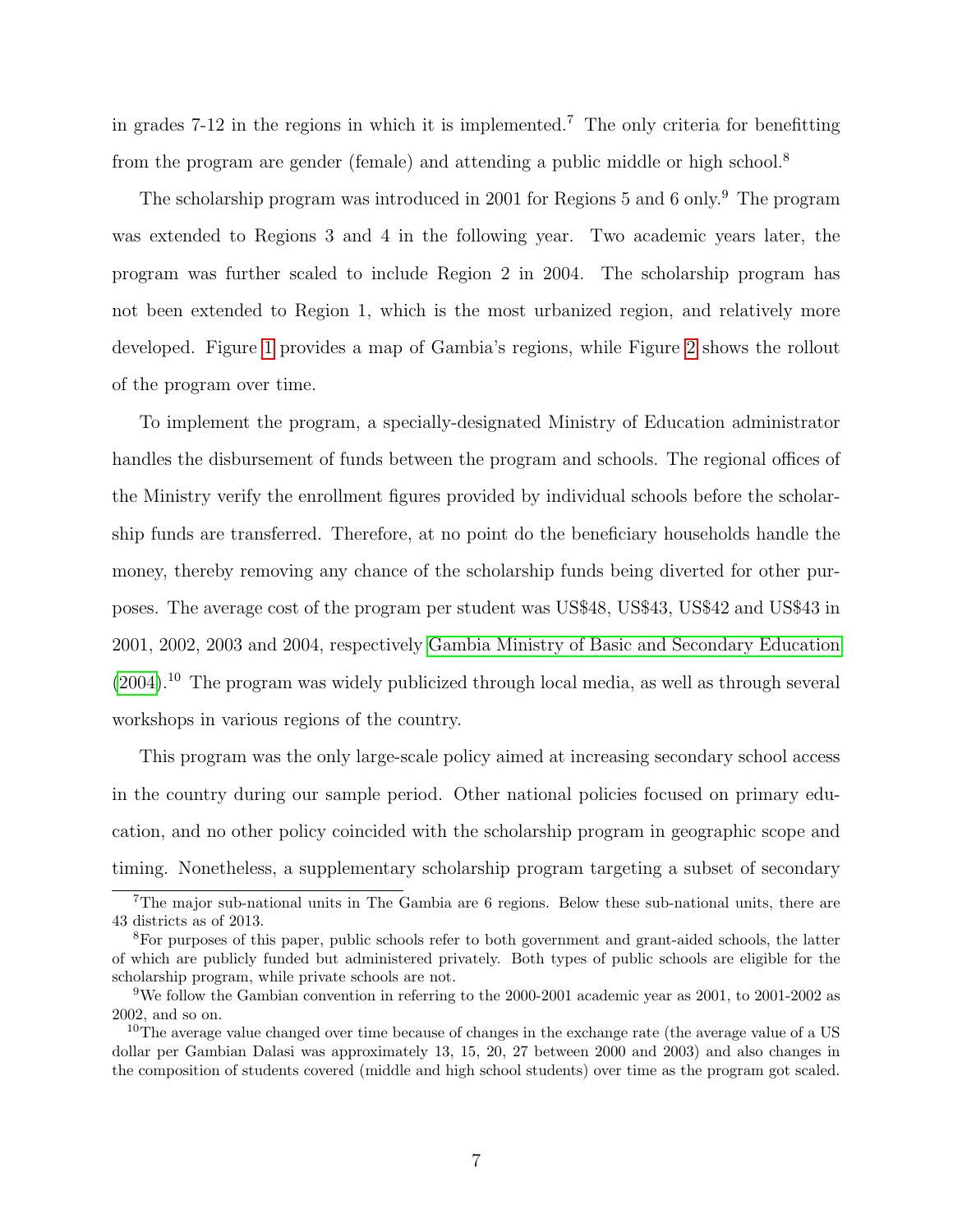schools in Region 2 was implemented during the sample period,<sup>11</sup> as was a program offering a salary premium to primary school teachers in all rural areas excluding Region 2 [\(Pugatch](#page-22-0) [& Schroeder, 2014\)](#page-22-0). We therefore checked the robustness of all analysis to the omission of Region 2 and found qualitatively similar results (omitted for brevity but available upon request ). We have little remaining concern about confounding factors that may threaten the identification of the impact of this particular program.

## 3 Methodology

This paper analyzes the effect of the Gambian girls' scholarship program on student learning using administrative data on standardized test scores. The staggered rollout of the program across regions provides an opportunity to compare outcomes in regions that received the program early with those that received it late. Additionally, the targeting of the program to girls allows for comparisons between male and female students within a region after receipt of the program.

Following the difference-in-differences strategy of [Gajigo](#page-20-2) [\(2012\)](#page-20-2), we estimate the following regression separately for boys and girls:

<span id="page-7-0"></span>
$$
y_{ict} = \beta D_{rt} + X_{ict}\gamma + \delta_c + \theta_t + \epsilon_{ict}
$$
\n<sup>(1)</sup>

where  $y_{ict}$  is the outcome (i.e., test score) of student i at test center c in region r in year t;  $D_{rt}$ is a dummy for whether the scholarship program was implemented in region  $r$  at time  $t$ ;  $X$  is a vector of individual characteristics, including a constant; and  $\delta$  and  $\theta$  are test center and time fixed effects, respectively. The coefficient  $\beta$  is the difference-in-differences estimate of the effect of the program because it compares changes in test performance of students in regions that received the program to changes in regions that did not. The identifying assumption is

<sup>&</sup>lt;sup>11</sup>The Ambassador Girls Scholarship Program, led by USAID, targeted both girls and boys in selected secondary schools in Region 2. It went beyond the program studied in this paper by covering school fees, books, uniforms, and school supplies. However, its oldest recipients entered 12th grade in 2012, the last year of our data, meaning that the two scholarship programs overlap for only one region-year in our sample.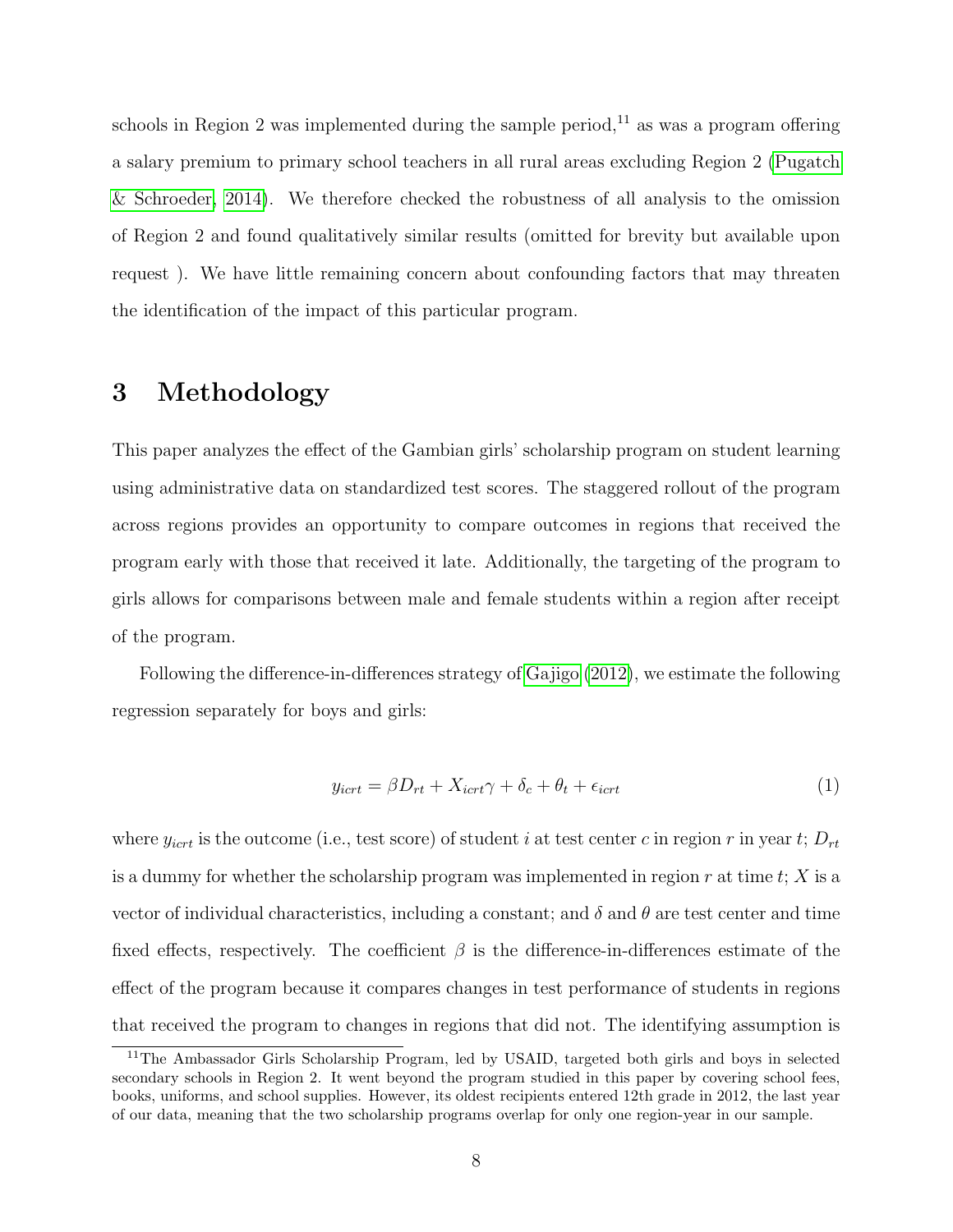that in the absence of the program, changes in outcomes in regions that received the program early would have been the same as in regions that received the program late. We examine the validity of this assumption by testing for common pre-treatment trends across regions.

Equation [\(1\)](#page-7-0) establishes the region as the unit of treatment and estimates the average effect of the program on male and female students separately. Because the program eliminated fees for girls only, however, we can also explore differential changes in performance between male and female students by pooling the sample and modifying the specification to:

<span id="page-8-0"></span>
$$
y_{ict} = \phi female_{ict} + \beta D_{rt} + \rho D_{rt} * female_{ict} + X_{ict}\gamma + \delta_c + \theta_t + \epsilon_{ict}
$$
 (2)

where *female* is a dummy variable and all other notation is as before. In this triple-difference specification, the coefficient  $\rho$  captures any differences in program impact between male and female students.

Additionally, we can use variation in the length of program exposure among students to estimate the marginal effect of program duration on learning. For instance, students in 2004 will have had one year of program exposure if they attended school in Region 2, but 3 years of exposure in Regions 3-4 and 4 years in Regions 5-6. Within regions, students in different cohorts will also vary in their exposure. Region 6 students in 12th grade in 2001 will have one year of program exposure, while 11th graders will have two years of exposure when they take the exam the following year. Regressions that use variation in length of exposure to the program will take the form:

<span id="page-8-1"></span>
$$
y_{ict} = \beta y r s exposed_{rt} + X_{ict} \gamma + \delta_c + \theta_t + \epsilon_{ict}
$$
\n(3)

where *yrsexposed* measures the duration of a student's exposure to the scholarship program based on the date of program rollout by region combined with the test date. *yrsexposed* ranges from zero, for students not exposed to the scholarship in their region, to 6, for students whose region received the scholarship since they attended grade 7.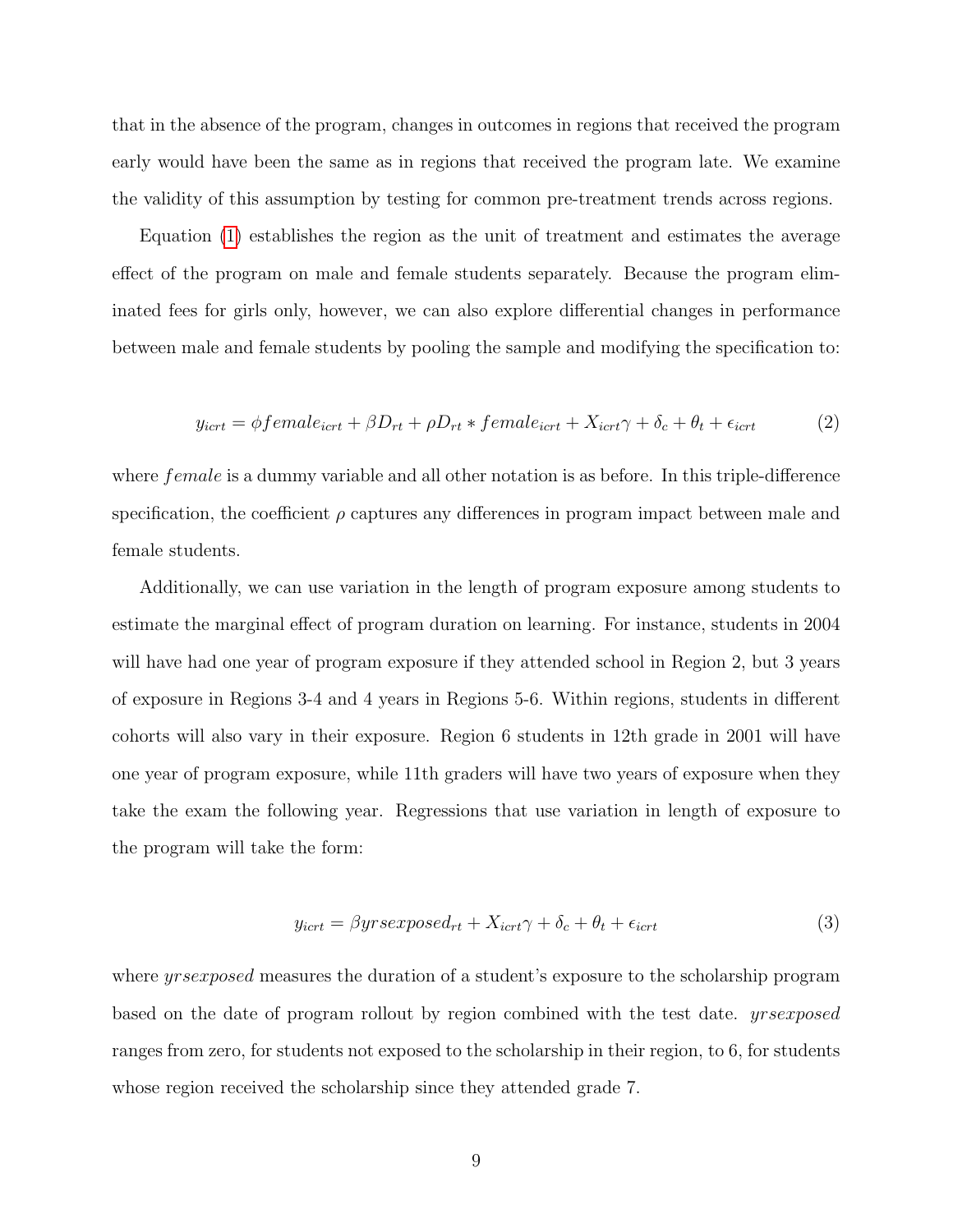In other words, we modify the main difference-in-difference specification [\(1\)](#page-7-0) to allow the treatment effect to vary according to length of a student's exposure. Similarly, replacing the treatment indicator D with *yrsexposed* in the triple-difference specification  $(2)$  estimates whether the effect of program exposure varies between boys and girls.

We cluster all standard errors by test center, of which there are 32.

## 4 Data

Outcome data are the universe of student-level test score records of the West African Examinations Council (WAEC). Subject-level scores are available for each student for 1998-2012, allowing for several years of pre-treatment outcomes for each region.<sup>12</sup> We omit Region 1 (Banjul, the capital) from all analysis because of its dissimilarity with the rest of the country. We also omit private schools because they were ineligible for the scholarship program. However, all raw test results are converted to z-scores based on the universe of results in a given year, including students from private schools and Region 1. This allows us to interpret scores relative to the national norm. It also explains why mean z-scores tend to be negative in our estimation sample.

Omitting private schools drops 25% of test-takers. This high percentage could bias results if students sort non-randomly into public and private high schools in response to the scholarship. In 2004, when program rollout was complete, only 2 of 35 districts had both a public and private high school (grades 10-12). By 2012, the last year for which we have data, this figure had grown to 9. We will therefore assess whether the growth in private school enrollment was related to the scholarship program.

However, all of these private schools are located in the urban districts of Region 2, near the capital, as shown in Figure [A1.](#page-34-0)<sup>13</sup> Students in most areas are therefore constrained

<sup>&</sup>lt;sup>12</sup>We omit data from 2004 because student gender is missing for that year.

<sup>&</sup>lt;sup>13</sup>The map shows schools in 2011, the most recent year for which location data are available. Region 1 schools are excluded from the estimation sample but shown on the map for illustration. Not all schools in the sample appear on the map due to missing location data.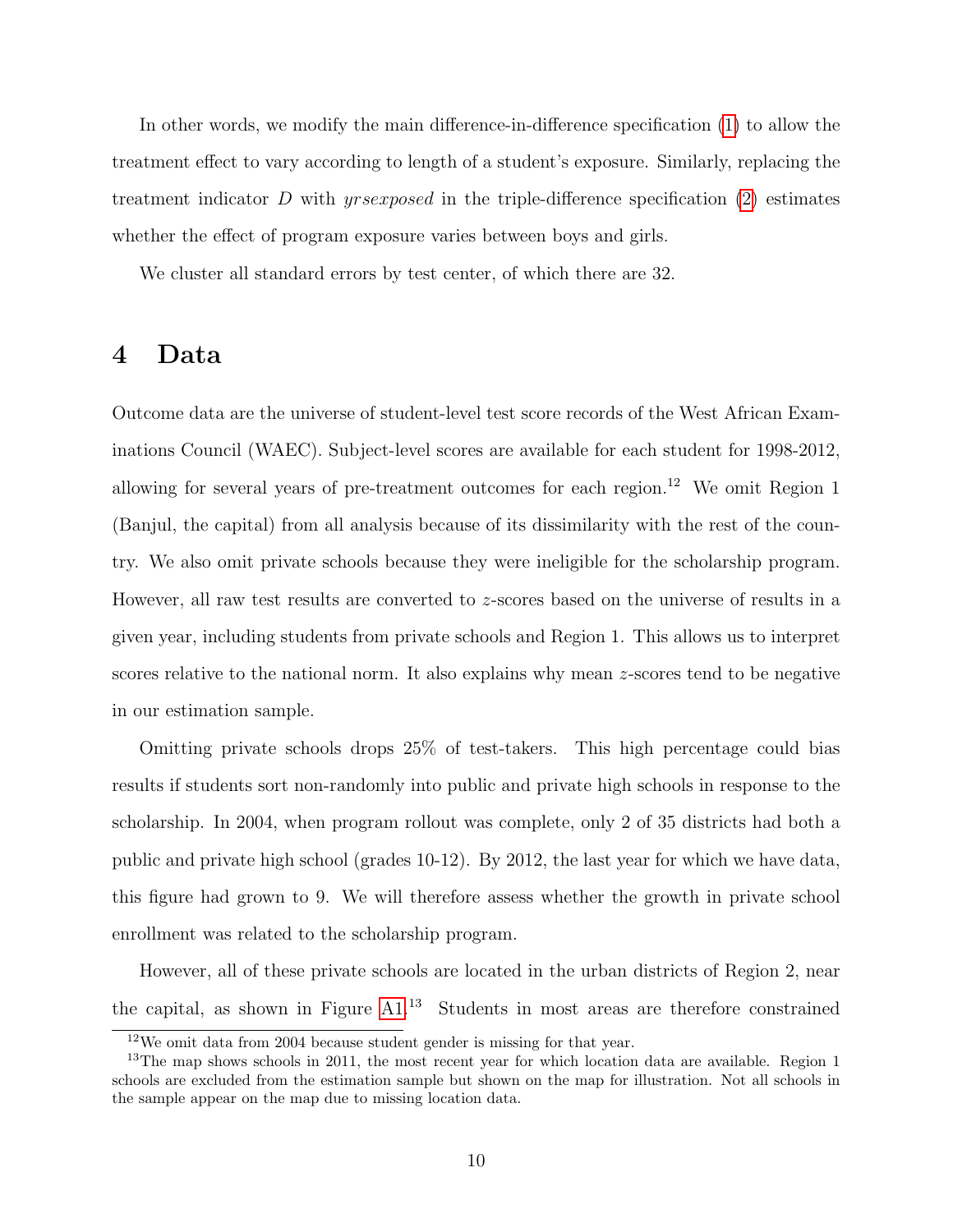to attend their local public school. As mentioned above, our analysis changes little when excluding Region 2 from the sample, suggesting that competition from private schools does not influence our results.

We also use data from the 1998 wave of the Integrated Household Survey (IHS) to explore heterogeneity in results by district characteristics. This survey, which is conducted by the Gambia Bureau of Statistics, is nationally representative and collects information on assets, demographic and socioeconomic information. In the 1998 survey, slightly over 1,900 households were covered including approximately 4,500 school-aged children.

The Gambia made considerable strides in reducing the gender enrollment gap since implementing the scholarship program.<sup>14</sup> Figure [3](#page-33-0) shows Ministry of Education data on the female enrollment percentage over time for each grade. Two key facts are apparent from the figure. First, the female enrollment percentage increased over time for all grades. Second, females comprise a lower share of enrollment as grade level increases (with only a few exceptions). Females will therefore be under-represented among test-takers relative to their enrollment shares in their corresponding schools.<sup>15</sup>

Test-taking patterns follow these enrollment trends. Table [1](#page-23-0) presents summary statistics separately for boys and girls. The number of test-takers is relatively small in 1998, particularly for girls; the 210 girls taking the test that year represent only 22% of the total. By 2005, when all regions had the girls' scholarship program for at least two years, the number of students taking the exam nearly doubled and the female share rose to 35%. These upward trends continued through 2012, the last year of available data. For both boys and girls, performance improved in English over this time, but stagnated or fell in math. Overall, performance improved for both boys and girls in the sample period. Figure [A2](#page-35-0) shows the full time series of scores by region-group, separately by subject and gender. The paths of scores are noisy, underscoring the need for a regression framework to control for school-, time-, and

<sup>14</sup>All data presented in this and subsequent analysis are for public schools only, unless stated otherwise.

<sup>&</sup>lt;sup>15</sup>The enrollment data do not track individual students over time, making it impossible for us to construct grade progression rates without making additional assumptions.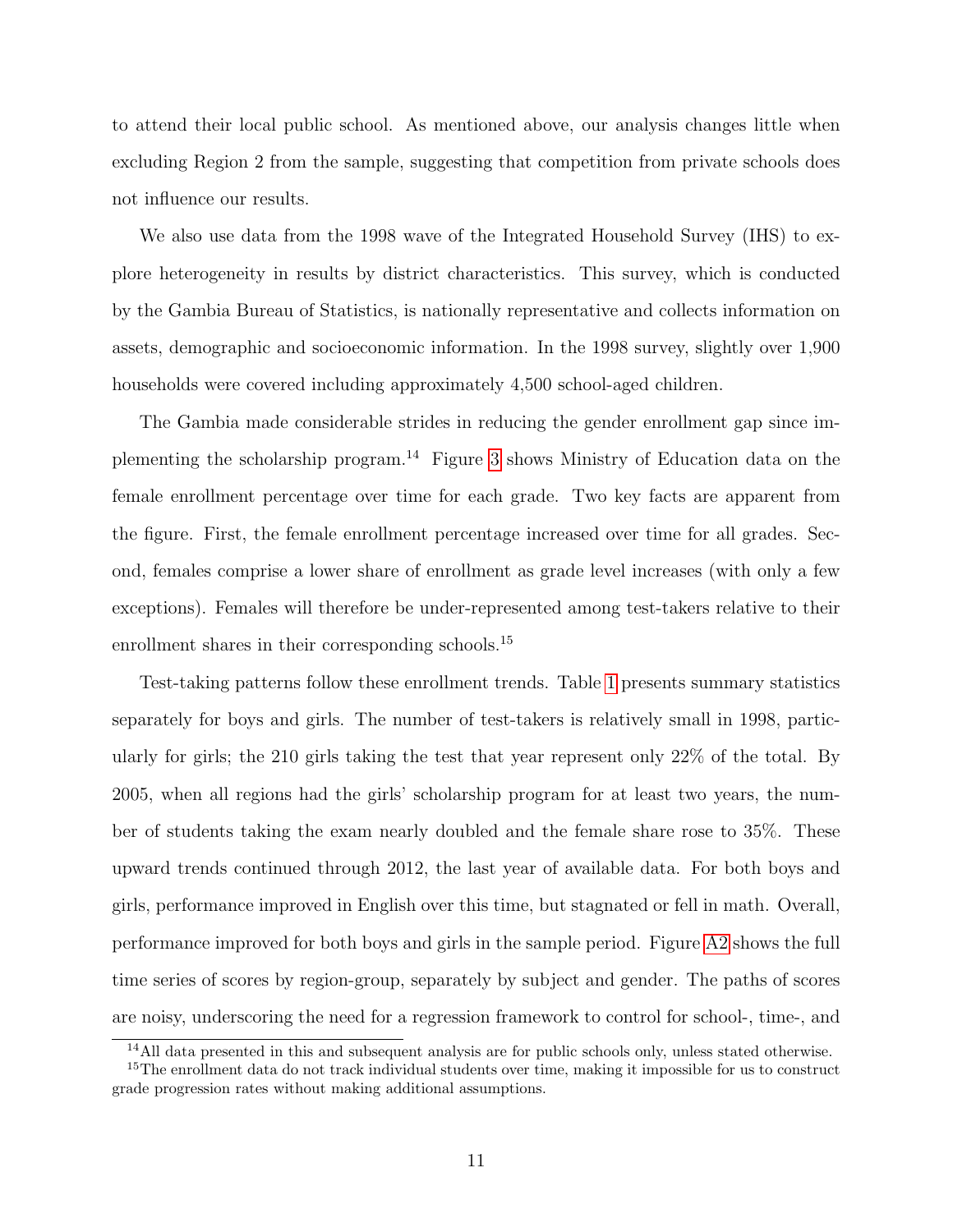student-level effects.

### 5 Results

#### 5.1 Pre-treatment outcome trends

Before presenting estimates of the program's impact, we first check the validity of our identifying assumption of common outcome trends between regions that received the program early and those that received it late. To do so, we rescale time so that  $t = 0$  corresponds to the year of treatment receipt in each region and limit the sample to pre-treatment periods only. We then regress outcomes on a time trend and its interaction with indicators for regions 5 and 6 (which received the program first, in 2001) and regions 3 and 4 (which received the program in 2002). Statistically significant coefficients on these interaction terms would indicate differential pre-treatment trends among regions, calling into question the identifying assumption of our difference-in-differences strategy.

Table [2,](#page-24-0) column (1) shows results for the count of girls taking the exam, by test center. The coefficients on the time trend-region interactions are not significant, either separately or jointly (the final row of the table presents the  $p$ -value of the joint hypothesis test). The analogous regression for boys in column (5) also provides no evidence of differential trends. The remaining columns of the table present results for test scores at the student level, separately for English and math as well as the combined English and math score. These regressions also include the student's age (measured continuously, based on date of birth) and age squared. Again, there is no evidence of differential pre-treatment trends by region.<sup>16</sup>

<sup>&</sup>lt;sup>16</sup>In the pre-treatment period there are only 11 test centers, which will likely lead our test center-clustered standard errors to overstate the precision of our estimates. However, this bias would lead us to over-reject the null of no differential trends, whereas we fail to reject the null in all specifications.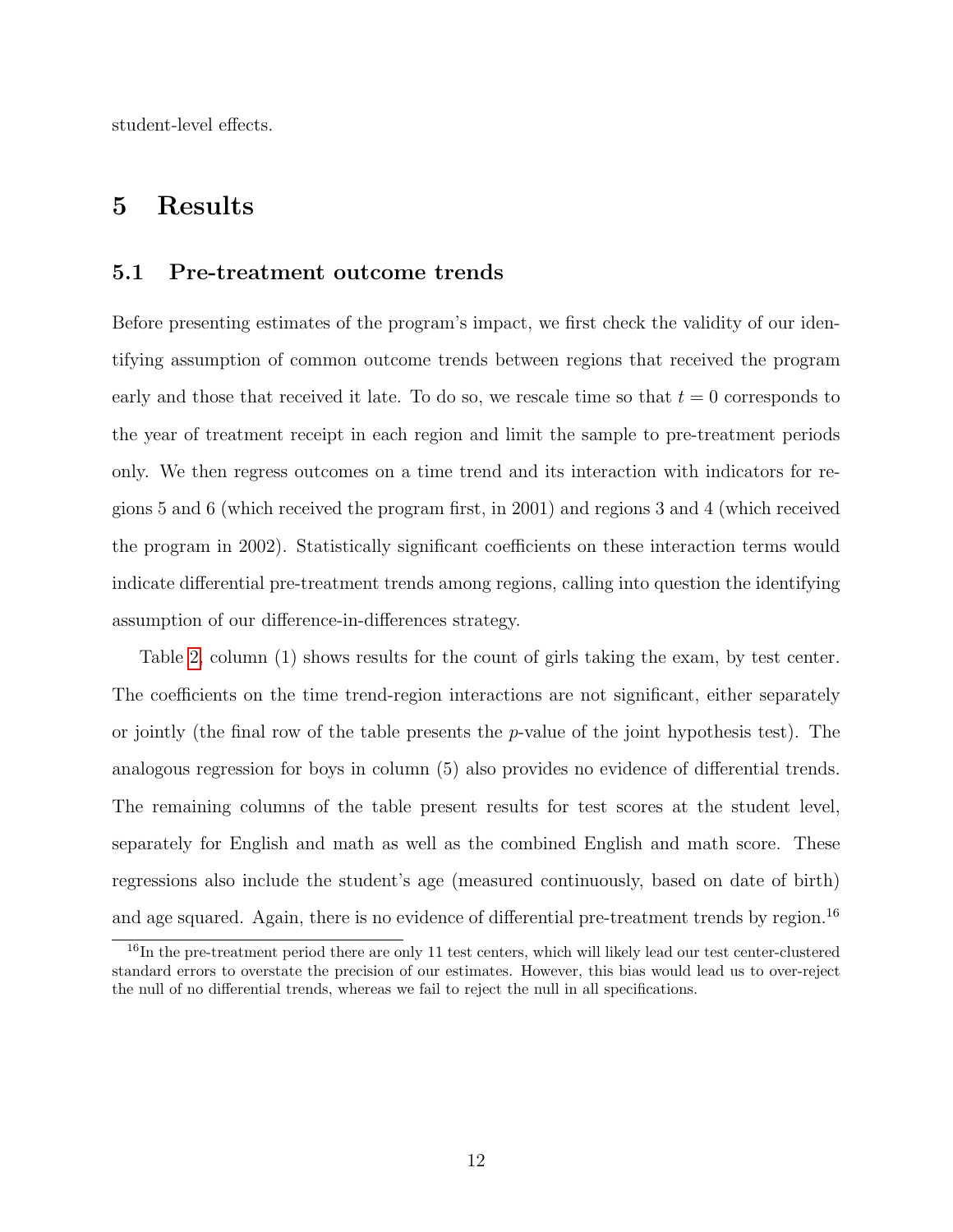### 5.2 Enrollment and sorting in response to scholarship

The scholarship program could affect learning outcomes by altering the quantity of students taking exams, the composition of students, or the learning resources available to them. We examine each of these channels before presenting the main results.

In Table [3,](#page-25-0) we present estimates of the effect of the girls' scholarship program on the number of test-takers and the proportion from private schools. Here, we aggregate the data by district, as this is the relevant level for any public-private competition.<sup>17</sup> In column  $(1)$ , the coefficient on program receipt indicates that 26.1 additional girls per district took the exam in regions that received the program early relative to those that did not, significant at 5%. In column (2) we include an interaction between program receipt and "high enrollment gap," which is an indicator for whether the test center's district was below the median enrollment rate for secondary school-aged children (ages  $13-18$ ) in  $1998<sup>18</sup>$  Areas with a high enrollment gap have the highest potential influx of students from introduction of the scholarship. The coefficient on this interaction term is positive as expected, but not statistically different from zero.

Columns (3)-(4) of Table [3](#page-25-0) repeat the exercise with the share of female test-takers in private schools as the outcome. The scholarship led to a 21.1 percentage point increase in this share, significant at 10%. However, the interaction term in column (4) reverses this effect in high enrollment gap districts. In fact, these districts saw a reduction in the private school share of 8 percentage points. The results are consistent with flight to private schools due to space limitations or perceived lower quality of public schools in response to the scholarship. In high enrollment gap districts, however, students are more likely to lack the means or opportunity to exit to private schools.

Columns (5)-(8) examine the same outcomes for boys, with largely similar results. In-

 $17$ There was only one private test center-year in the pre-treatment period, making it impossible to identify the program effect separately from test center dummies among the sample of private test centers.

<sup>&</sup>lt;sup>18</sup>The strategy resembles that of [Lucas & Mbiti](#page-21-5) [\(2012a,](#page-21-5)[b\)](#page-21-10), which study the effect of free primary schooling in Kenya.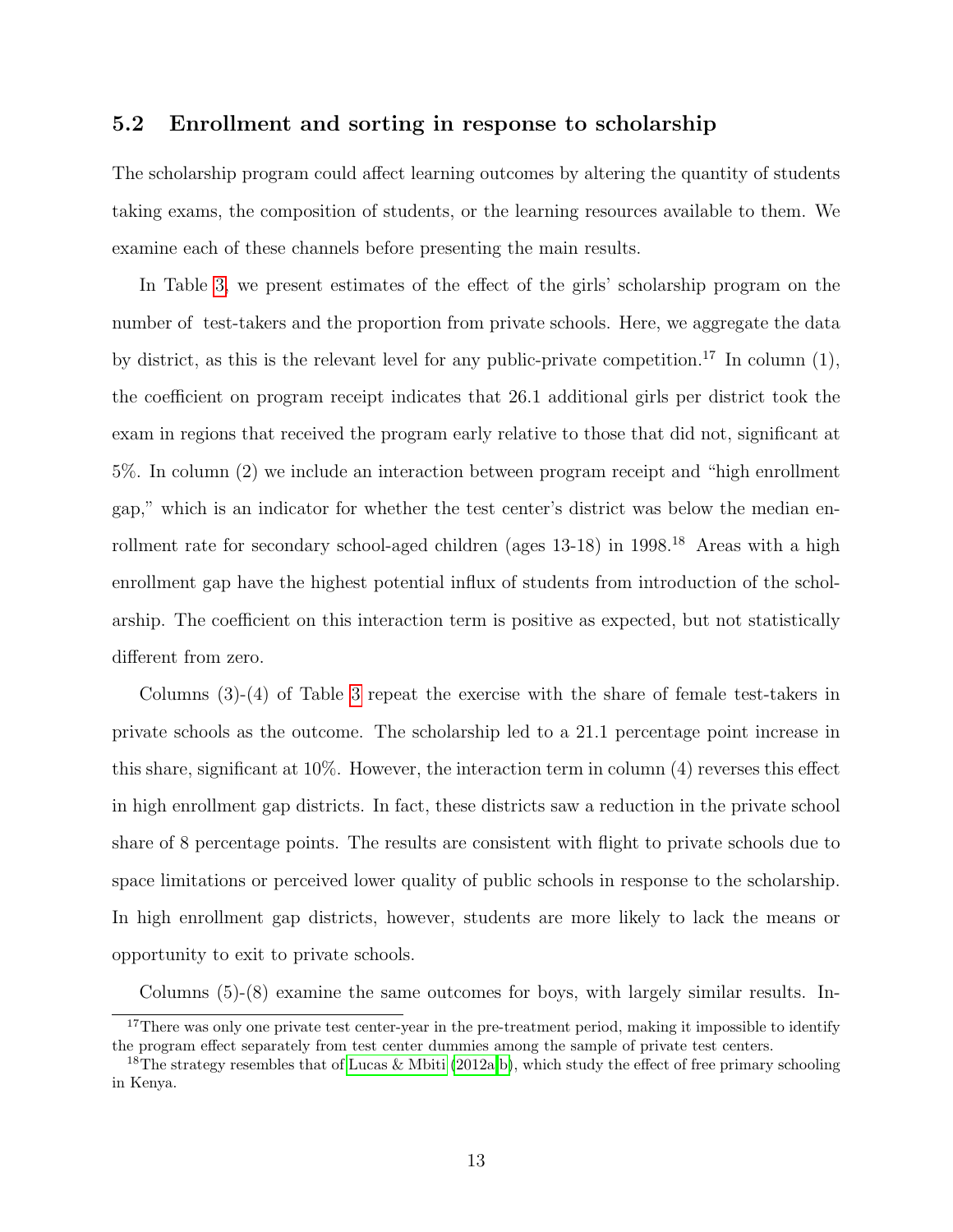creases in the number of boys taking the exam are somewhat surprising, given that the program targeted girls. Yet since boys constitute the majority enrolled in the high school grades (see Figure [3\)](#page-33-0), they are therefore likely to be more prevalent at the test-taking margin, making possible relatively large spillover effects of the program.<sup>19</sup> Columns  $(9)-(10)$  find no significant effects of the program on the proportion of test-takers who are female, though the coefficients are positive. Overall the program appears to have increased the number of students taking the exam and to have hastened the growth of private schools.

Given these increases in the number of test-takers and their shift to private schools, we are also interested in whether the characteristics of test takers changed. Table [A1](#page-29-0) compares test takers in public and private schools.<sup>20</sup> Compared to private school students, students in public schools earn higher scores, particularly in English (0.16 standard deviations for girls and 0.22 for boys). Although we cannot determine whether these patterns reflect pre-existing differences between these students or higher quality of instruction in public schools, public school students are also younger and (for boys) less likely to be absent from the exam,<sup>21</sup> suggesting that weaker students sort into private schools.

Table [A2](#page-30-0) explores whether the scholarship program changed the composition of test takers within public schools. Although the characteristics available for study in the data are limited, we can check if test takers are older or more likely to be absent in response to the scholarship, either of which would be evidence of negative selection. In columns (1) and (5), we find that students in scholarship areas are older, though the difference is significant only for boys. The interaction between the program and the high enrollment gap indicator is also positive, with boys in these areas a half year older than pre-treatment test takers in

<sup>19</sup>Other programs that targeted girls for reduced schooling costs have also shown increases in male enrollment (Kim [et al.](#page-21-7), [1999a;](#page-21-7) [Begum](#page-20-9) et al., [2012\)](#page-20-9), which the authors explain as a spillover to male siblings. Our data do not allow us to distinguish siblings among test takers or enrolled in other grades, however.

 $^{20}$ Due to the lack of pre-treatment observations for private schools (just one private test center-year in the pre-treatment period), we cannot use the regression specification in [\(1\)](#page-7-0) to compare public and private school students. Instead, Table [A1](#page-29-0) limits the sample to post-treatment observations and checks for differences in means.

 $21$ Here, absence refers to students who registered for the exam but do not have a score on either the math or English subject test, both of which are required. Including enrolled students in Grade 12 who did not register for the exam could make these rates even higher.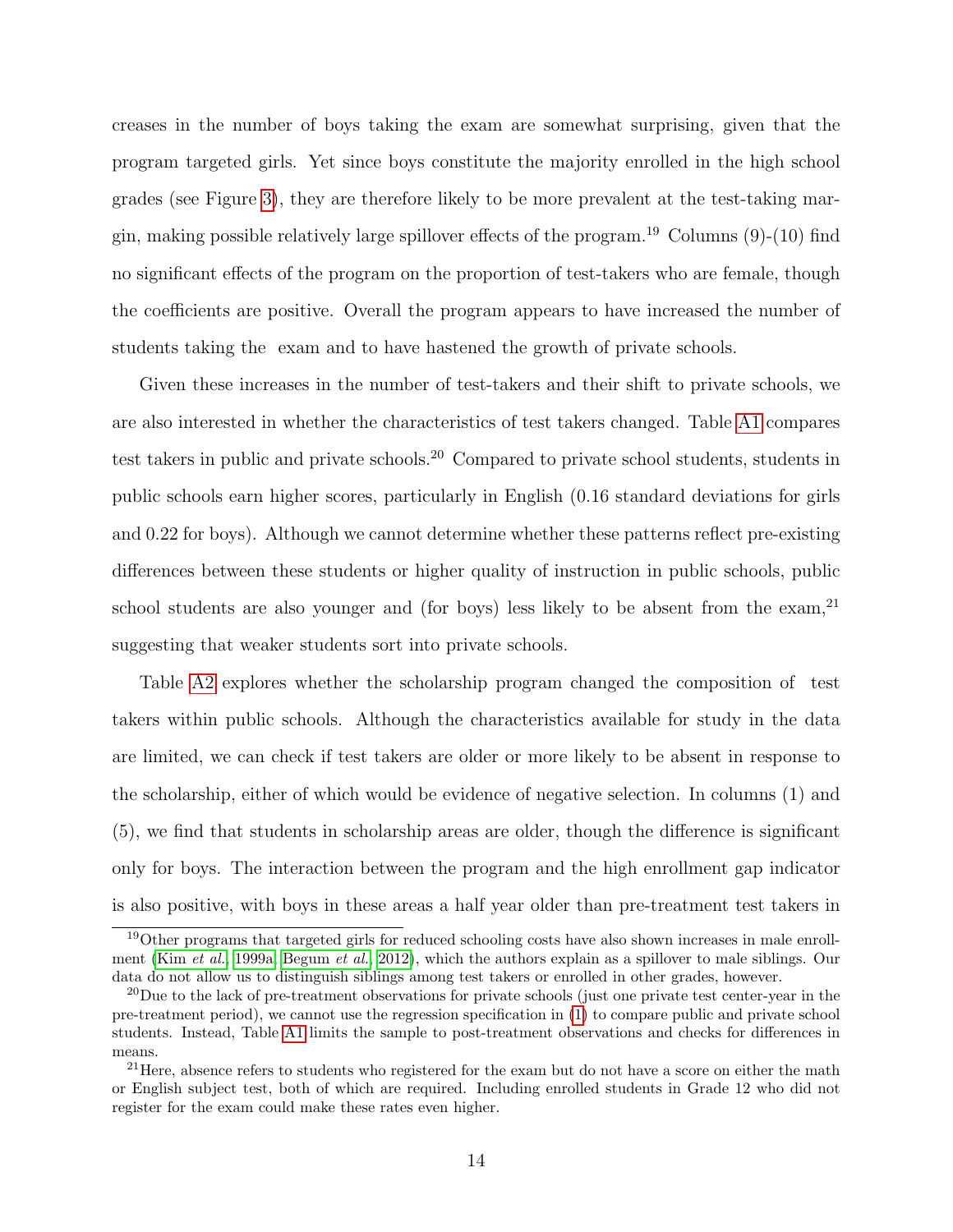low enrollment gap districts. These results suggest that the scholarship retained some older students, or induced those whose studies were interrupted to return to school. In column (3), we find that girls were 3 percentage points less likely to be absent from the exam due to the scholarship, though this effect is reversed in high enrollment gap districts, with the same coefficient pattern for boys. The pattern is consistent with the scholarship increasing students' perceived readiness for the exam overall, but with the marginal student in high enrollment gap areas less prepared to take the exam.<sup>22</sup>

In addition to changes in the number and composition of students, changes in enrollment can also be accompanied by changes in school quality. Table [A3](#page-31-0) explores this possibility for high schools (grades 10-12), using the limited school quality data we have from the Ministry of Education. In the first two columns, we find no evidence of significant changes in the pupil-teacher ratio in response to the scholarship program. In column (4), we find that the percentage of female teachers in high enrollment gap districts fell 6 percentage points more than in low-gap districts in response to the program, significant at 10%. This decline is notable given the male dominance in the teaching profession in The Gambia (the mean female teacher percentage in our data is  $8\%$ ).<sup>23</sup> These effects on student composition and school quality will be useful to bear in mind when interpreting results.

### 5.3 Student learning

Table [4,](#page-26-0) Panel (A) presents results from the main difference-in-difference regression [\(1\)](#page-7-0). The program increased English scores and combined English and math scores for girls and boys. In English, the effect sizes are .19 standard deviations for girls and .15 for boys, with the estimate for boys more precise (5% versus 10%). Combined English and math

 $22$ The implications of these patterns of absences on test performance in response to the scholarship are ambiguous. If students are absent because they are likely to fail the exam, then lower absence rates could lead to higher average ability among remaining test takers. On the other hand, fewer absences could reflect an influx of marginal test takers who were less concerned about performance, leading to lower quality among test takers.

<sup>23</sup>We had also hoped to look at whether the proportion of certified teachers changed in response to the scholarship, but data on teacher certification is recorded only for a subset of years, leaving only 5 pretreatment observations in the school panel.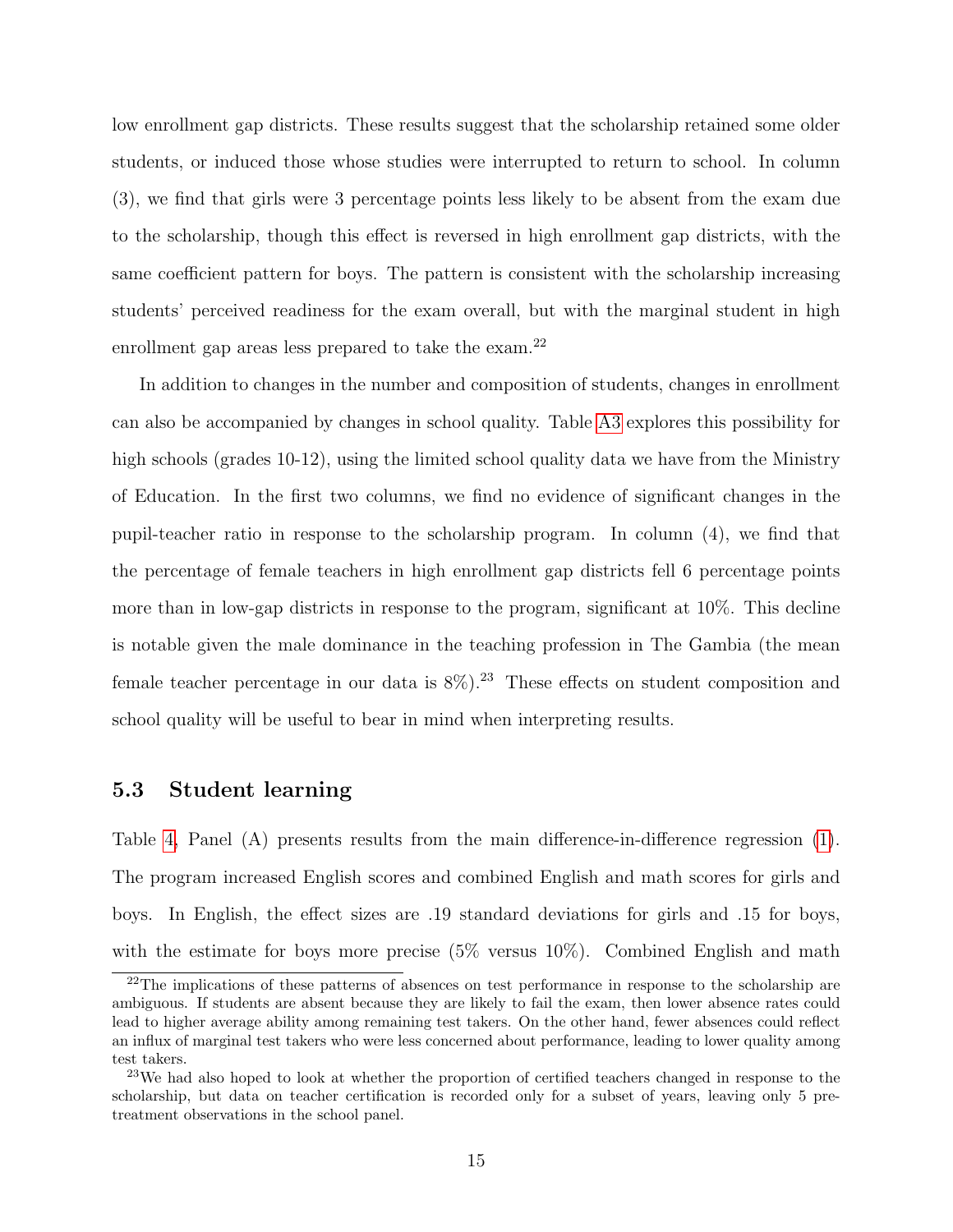scores increased by .09 standard deviations for girls and .11 for boys, with the estimates for boys again more precise. Panel (B) shows that additional years of program exposure had no significant effects on test scores for either girls or boys. The effect on boys' learning outcomes may reflect peer effect in way that is consistent with [Hoxby](#page-21-11) [\(2000\)](#page-21-11) who found evidence that gender composition is one avenue through which peer effect operate and found that in classroom with more girls there are significant math test score gains for boys.

Even with no effect on female students on average, comparing changes in their outcomes to male students could still be instructive. The triple-difference specification of regression [\(2\)](#page-8-0) makes this comparison, with results in Table [5.](#page-27-0) Panel (A), columns (1)-(3) show no difference in program effects between female and male students in the full sample. Limiting the sample to test centers in high enrollment gap districts in columns  $(4)-(6)$  reveals that girls in these districts perform .06 standard deviations better in math than boys as a result of the program, with the difference significant at 1%. No such differential effects are present in low enrollment gap districts (columns 7-9). It is not clear, however, whether the effect in high enrollment gap districts occurred because girls induced to take the test via scholarship receipt are more able than boys, or if the scholarship program re-oriented school resources and pedagogy in a way that benefitted girls more.

Table [5,](#page-27-0) Panel (B) repeats the exercise using years of program exposure as the treatment variable. For each additional year of program exposure, girls performed .006 standard deviations worse than boys in English. Although this difference is statistically significant at the 5% level, it is small, because even a girl exposed to the program from grade 7 would be expected to perform only  $.006 \times 6 = .036$  standard deviations worse in English than a boy. A similar negative effect also appears for girls in high enrollment gap districts, but it is also small.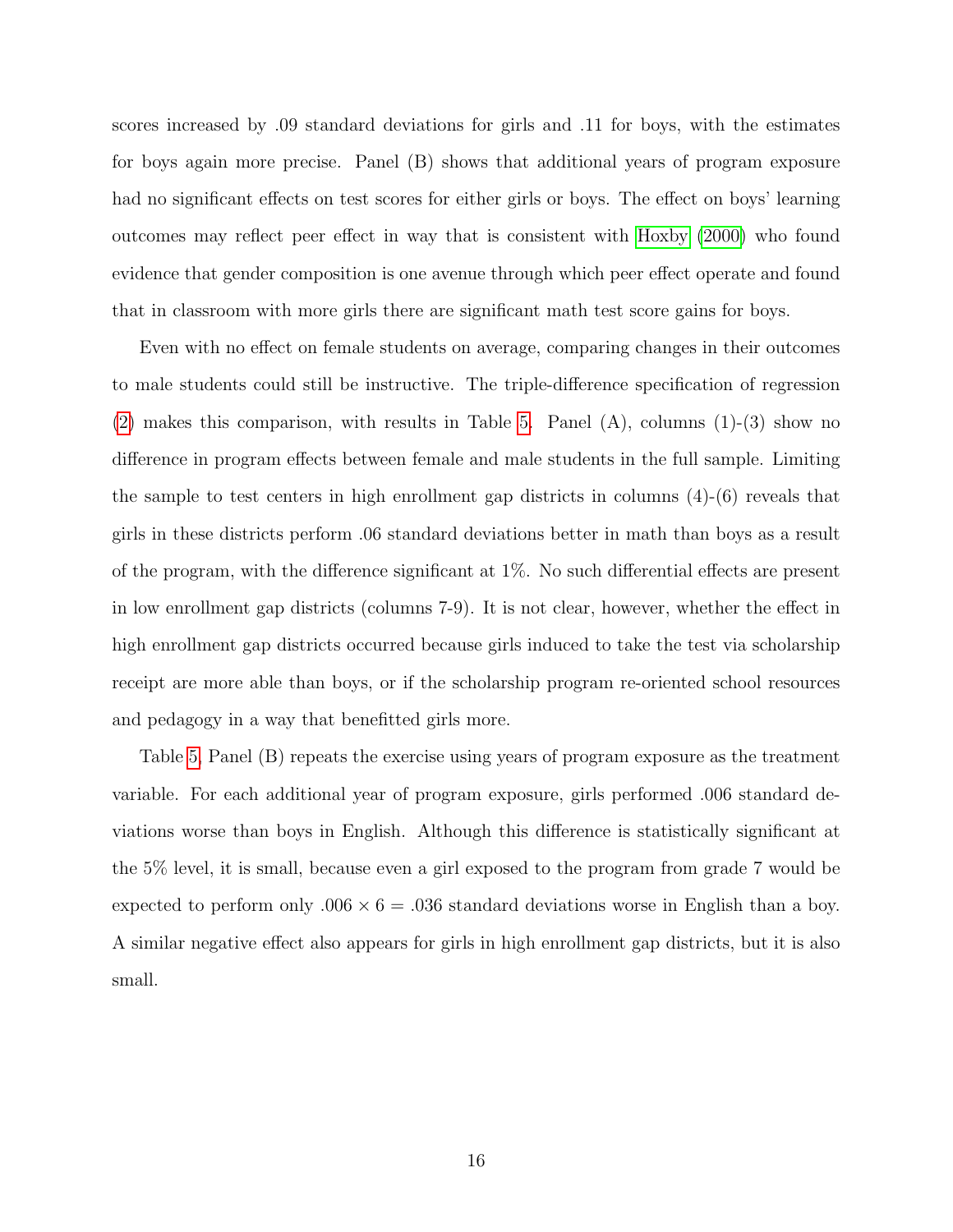#### 5.4 Treatment effect heterogeneity

As discussed earlier, the effect of the girls' scholarship program on student learning is theoretically ambiguous. Fee elimination could free students from the need to engage in incomegenerating activity or reduce stress, thereby improving performance. On the other hand, an influx of new students could lower the quality of the average student or place strain on school resources and harm the learning environment. We would expect these latter effects to be more likely in places with lower existing resources among schools or households. We explore this possibility by testing whether the program's effect differs according to pre-treatment characteristics. To some extent we have already done this through interactions or splitting the sample by district enrollment gap in Tables [3](#page-25-0) and [5](#page-27-0) , but we expand our inquiry here.

We augment the difference-in-differences specification of equations [\(1\)](#page-7-0) and [\(3\)](#page-8-1) to include interactions with pre-treatment district characteristics. These characteristics, all taken from the 1998 Integrated Household Survey, are: an indicator for having a high enrollment gap, defined as being below the median enrollment rate among secondary school-aged (13-18) youth; an indicator for being at or above the median rural population percentage; and an indicator for being at or above the median level of a household asset index.<sup>24</sup> Table [6](#page-28-0) shows results for combined English and math scores.<sup>25</sup> In columns (1) and (4), we find no differences in program impact between high- and low-enrollment gap districts, regardless of whether the treatment is considered binary or continuous. In column (2), we find that girls in districts with rural population percentage at or above the pre-treatment median perform .225 standard deviations worse on math and English, or .04 standard deviations per year of program exposure, significant at 1%. Results for boys in column (5) are similar. The magnitude of the coefficients for the binary treatment in Panel (A) are large enough to make the program effect negative in the most rural districts.

<sup>&</sup>lt;sup>24</sup>The asset index is the first principal component of the following assets: bicycle, car, refrigerator, motorcycle, sewing iron, television, radio, VCR.

<sup>&</sup>lt;sup>25</sup>Sample sizes drop relative to Tables [4](#page-26-0) and [5](#page-27-0) because not all districts are represented in the 1998 household survey. Because the survey is nationally representative, however, the dropped observations are missing at random, which will make our results less precise but still unbiased.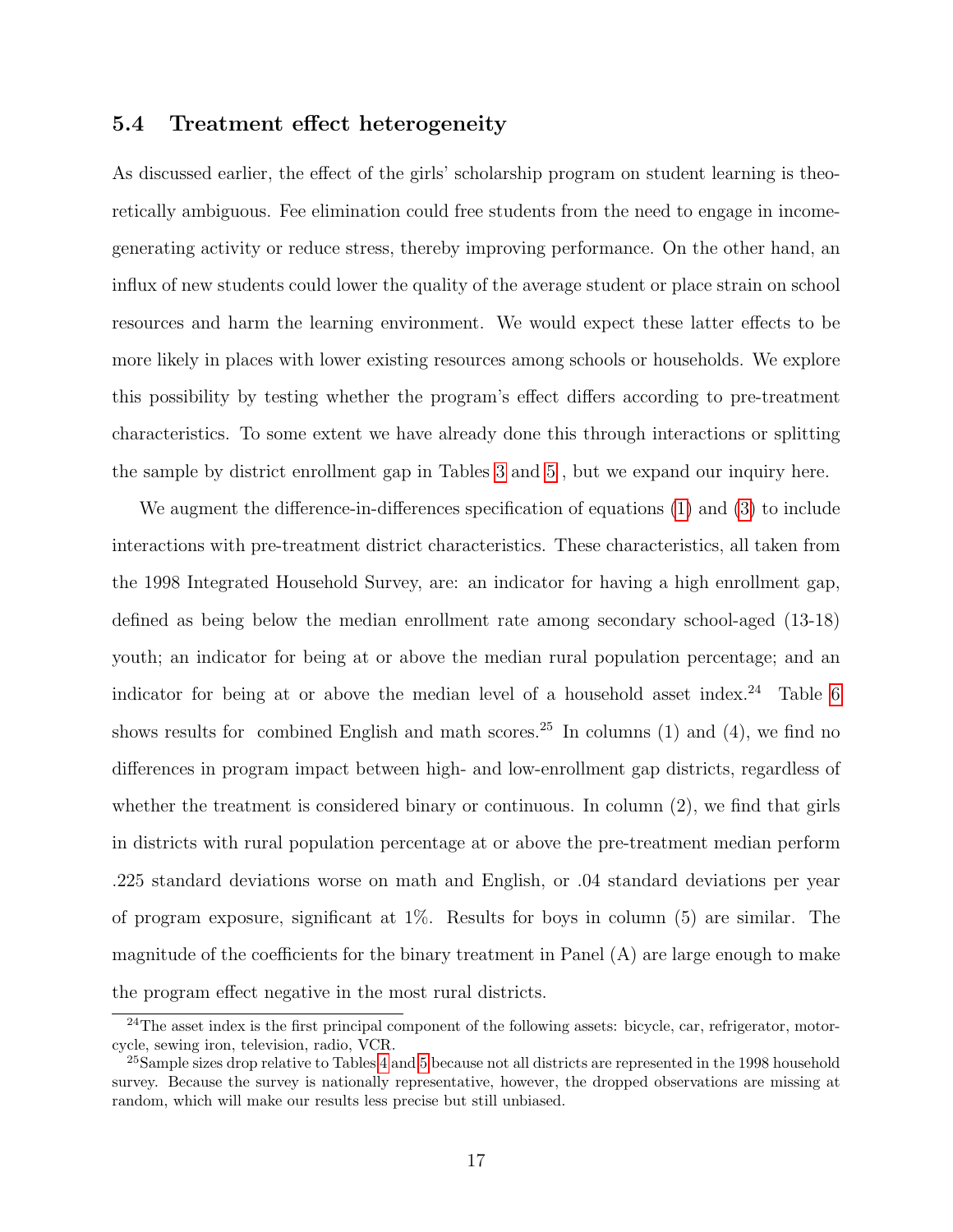In column (6), girls in districts with a household asset index at or above the median perform .027 standard deviations better with each additional year of program exposure, though the effect for boys is not statistically significant. These results present some evidence, albeit limited, that students in better-off districts gained most from the program. This result is not surprising, as those are the districts where the program may have worked more on the intensive margin rather than the extensive margin. That is, in better-off districts, students would be more likely to attend school even in the absence of the program, allowing scholarship receipt to ease finance-related stresses on academic performance. In worse-off districts, the scholarship is more likely to retain students who otherwise would have dropped out, or induce enrollment among less academically prepared students previously out of school.<sup>26</sup>

## 6 Conclusion

This paper evaluated the effect of the Gambian girls' scholarship program on the quantity, composition, and achievement of secondary school students. Our approach relied on difference-in-differences estimation, comparing regions that received the program early to those that received it late. We demonstrated the validity of this identification strategy by verifying that outcome trends were similar across regions prior to treatment. We found that the number of students taking the high school exit exam increased due to the girls' scholarship program, consistent with the presence of financial constraints on enrollment in secondary school. These results confirm those of [Gajigo](#page-20-2) [\(2012\)](#page-20-2), who found increased enrollment among girls aged 13-18, and extend them in two important ways. First, because our results are based on the number of students sitting the Grade 12 exit exam, they demonstrate that the effects of the scholarship program persisted throughout secondary school, rather than

<sup>&</sup>lt;sup>26</sup>Limiting the sample to students who are 20 years old or less, who are less likely to have started school late, repeated a grade, or returned to school after dropout, leads to largely similar results as in Table [4.](#page-26-0) The exception is Math results for girls, which are -.14 standard deviations lower in response to treatment (significant at 5%). This suggests that the increased average age of students found in Table [A2](#page-30-0) is not an important indicator of student quality, or that the direction of selection is not obvious. Results not shown but available upon request.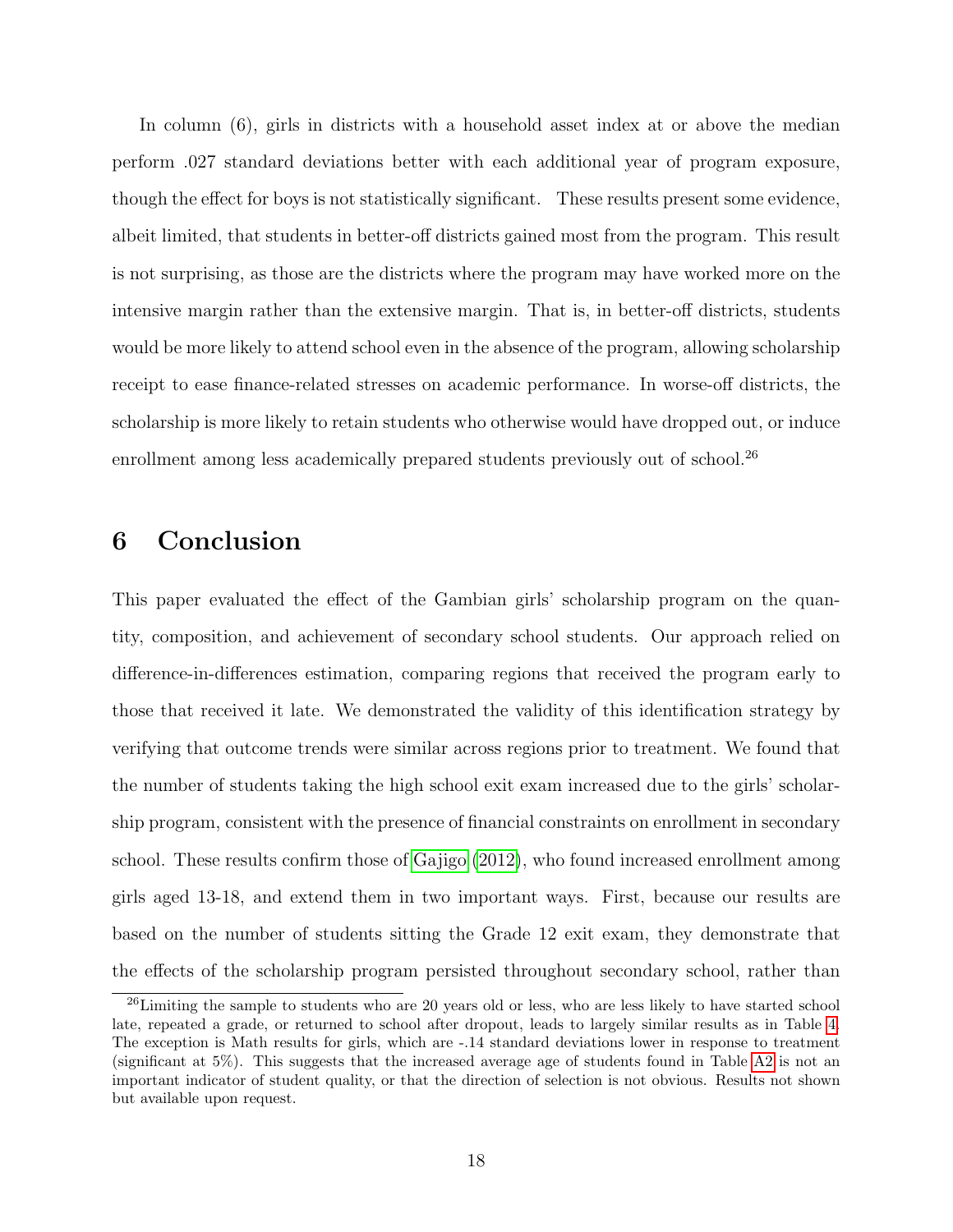being limited to earlier grades. Second, we find increases for both girls and boys, though the estimates for girls are less precise.

We also find changes in the composition of students in response to the scholarship. The scholarship increased the share of students in private schools, but only in districts with a low secondary enrollment gap, where students are less likely to be constrained by transport costs or lack of choice. Students were also more likely to be absent from the exam in high enrollment gap districts, and boys were more likely to be older, consistent with their reenrollment in school following an interruption. We find no changes in school resources in response to the scholarship, though data limitations prevent us from ruling out this channel entirely.

Test scores increased in response to the scholarship, with combined English and math scores rising by .09 standard deviations for girls and .11 standard deviations for boys. These gains were concentrated in English (.19 s.d. for girls, .15 s.d. for boys). Evidence of learning gains are striking, given that the marginal student induced to enroll due to the scholarship program is likely to be of lower ability than average. A natural question to ask, therefore, is whether the changes in student composition induced by the program can explain the results. Our finding that the scholarship increased the share of students in private schools, where the average student scores lower than in public schools, points in this direction. Closer inspection suggests that sorting of weaker students into private schools cannot fully explain increases in learning, however. Increases in private school enrollment due to the scholarship did not occur in high enrollment gap districts, yet these districts saw gains in math in response to the scholarship. Moreover, these gains in math were even higher for girls than for boys (.06 s.d. greater than boys' gains of .08 s.d.), whereas the marginal girl affected by the scholarship program in high enrollment districts should be negatively selected. Siphoning of weaker students to private schools is not likely to explain learning gains from the scholarship.<sup>27</sup>

<sup>27</sup>However, low enrollment gap districts saw increases in both private school enrollment and English scores. These phenomena could be related if private schools attract students with a stronger connection to their traditional language or focus less on English instruction, suggesting another interesting dimension along which sorting could have occurred.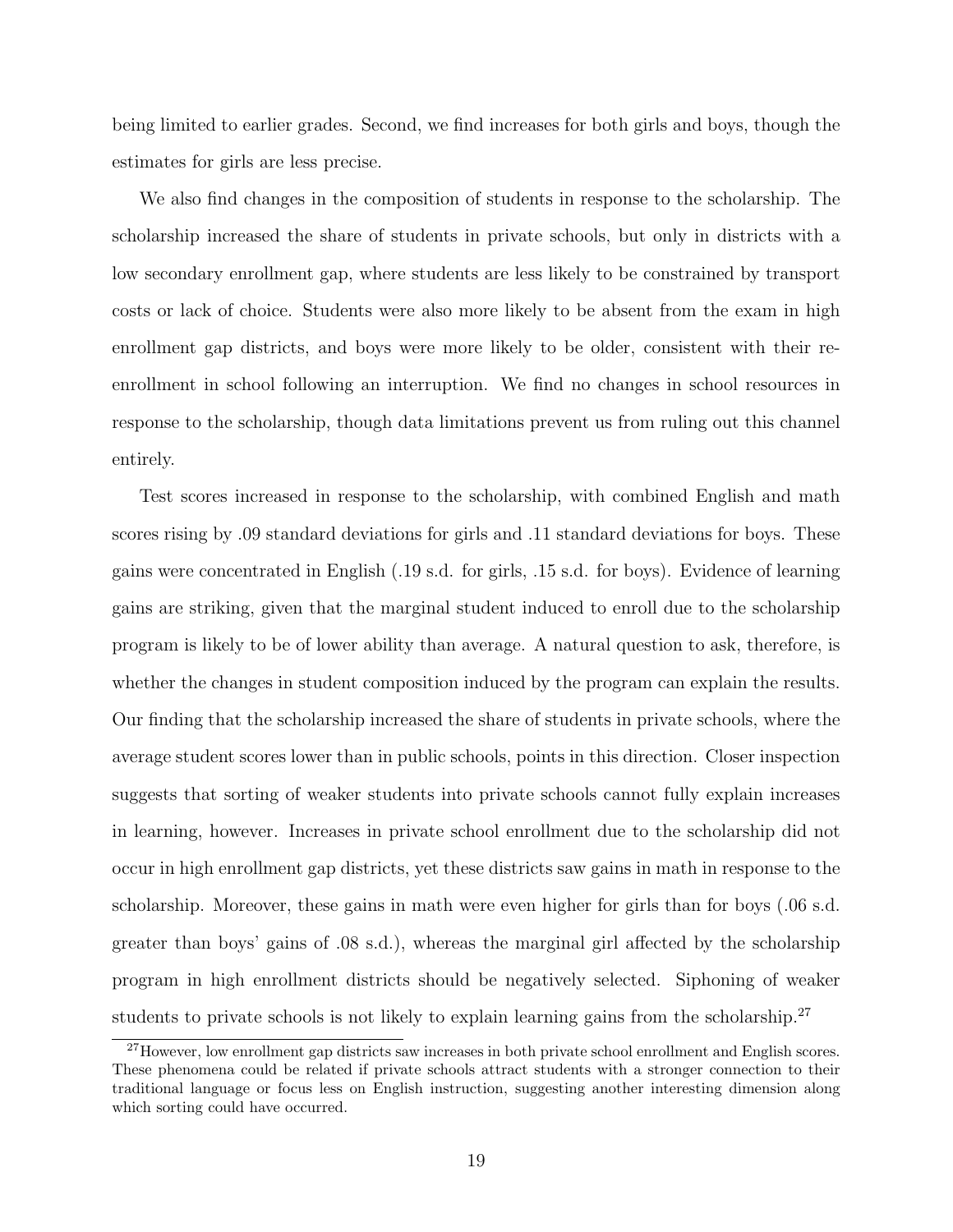Instead, our interpretation is that the conventional view that students induced to enroll by fee elimination are negatively selected does not hold in our context. In The Gambia, completing high school is rare, particularly for girls. Taking the high school exit exam is a considerable accomplishment in this context, and those who remain enrolled long enough to do so were likely among the stronger students in earlier grades. Among the set of students in all grades who benefitted from the scholarship program, those who remained in school long enough to sit the exam are more likely to be positively selected, relative to both scholarship beneficiaries and the average student.

More broadly, our results suggest that improving access to secondary education in countries where enrollment is low need not come at the expense of student learning. As developing countries increasingly turn their attention to secondary school, finding policies to promote both opportunity and achievement should sit high on the agenda.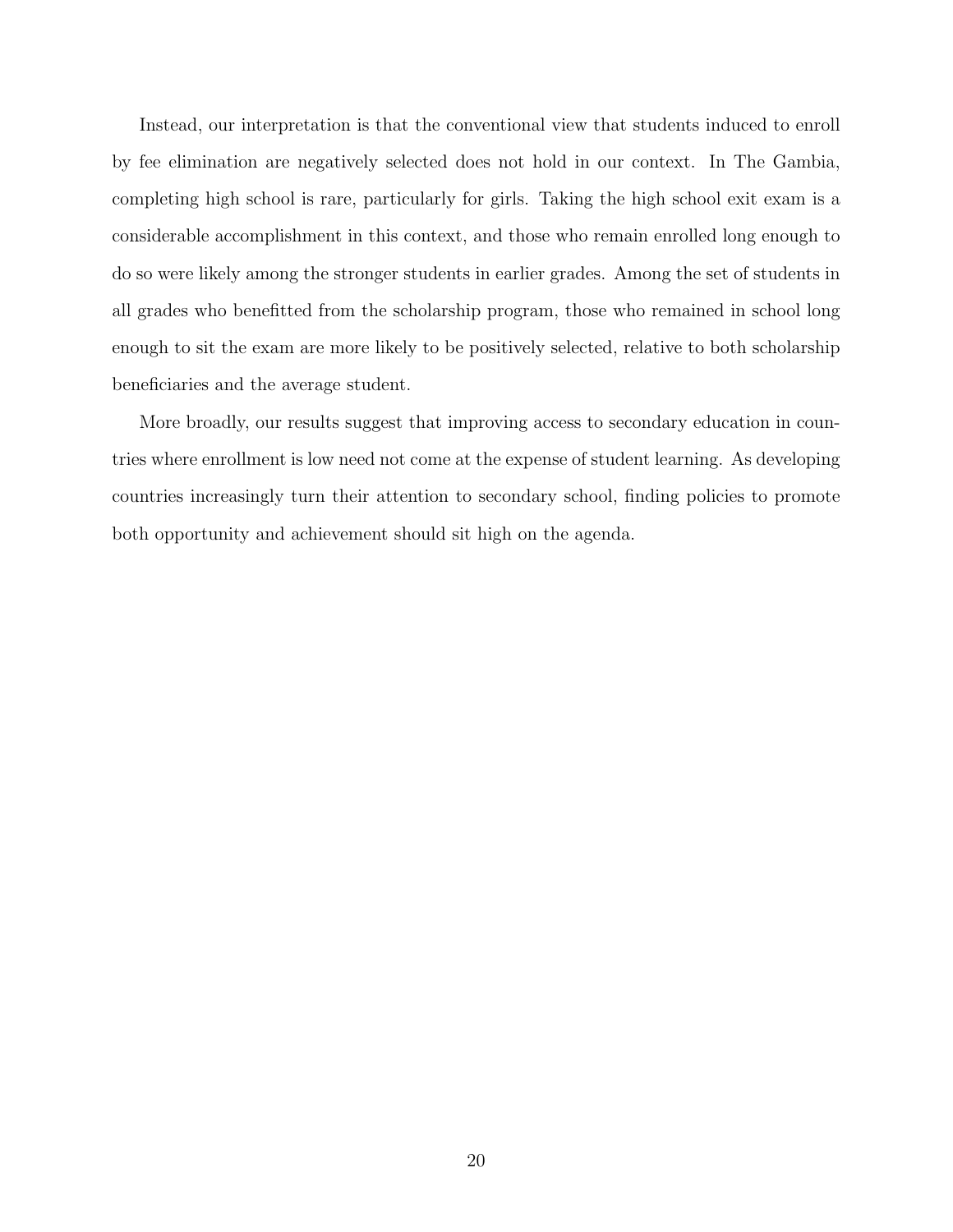## References

- <span id="page-20-8"></span>Baird, Sarah, McIntosh, Craig, & Ozler, Berk. 2011. Cash or Condition? Evidence from a Cash Transfer Experiment. Quarterly Journal of Economics, 126(4), 1709–1753.
- <span id="page-20-5"></span>Banerjee, Abhijit V., Glewwe, Paul, Powers, Shawn, & Wasserman, Melanie. 2013. Expanding Access and Increasing Student Learning in Post-Primary Education in Developing Countries: A Review of the Evidence. Apr.
- <span id="page-20-9"></span>Begum, Lutfunnahar, Islam, Asadul, & Smyth, Russell. 2012. *Girls' education, stipend* programs and the effects on younger siblings' education. IZA Working Paper.
- <span id="page-20-1"></span>Blimpo, Moussa P. 2014. Team Incentives for Education in Developing Countries: A Randomized Field Experiment in Benin. Forthcoming, American Economic Journal: Applied Economics.
- <span id="page-20-0"></span>Blimpo, Moussa P., Evans, David K., & Lahire, Nathalie. 2011. School-Based Management and Educational Outcomes: Lessons from a Randomized Field Experiment. Working Paper.
- <span id="page-20-3"></span>Burde, Dana, & Linden, Leigh L. 2013. Bringing Education to Afghan Girls: A Randomized Controlled Trial of Village-Based Schools. American Economic Journal: Applied Economics, 5(3), 2740.
- <span id="page-20-6"></span>Chaudhury, Nazmul, & Parajuli, Dilip. 2010. Conditional Cash Transfers and Female Schooling: The Impact of the Female School Stipend Programme on Public School Enrolments in Punjab, Pakistan. Applied Economics, 42(28-30), 3565–3583.
- <span id="page-20-4"></span>Duflo, Esther, Dupas, Pascaline, & Kremer, Michael. 2009. Returns to Secondary Schooling in Ghana. URL: http://www.povertyactionlab.org/evaluation/returns-secondary-schoolingghana.
- <span id="page-20-7"></span>Filmer, Deon, & Schady, Norbert. 2008. Getting Girls into School: Evidence from a Scholarship Program in Cambodia. Economic Development and Cultural Change, 56(3), 581–617.
- <span id="page-20-2"></span>Gajigo, Ousman. 2012. Closing the Education Gender Gap: Estimating the Impact of Girls Scholarship Program in The Gambia.
- <span id="page-20-10"></span>Gambia Ministry of Basic and Secondary Education. 2004. Sources of Funds for the Girls Scholarship Program. Tech. rept.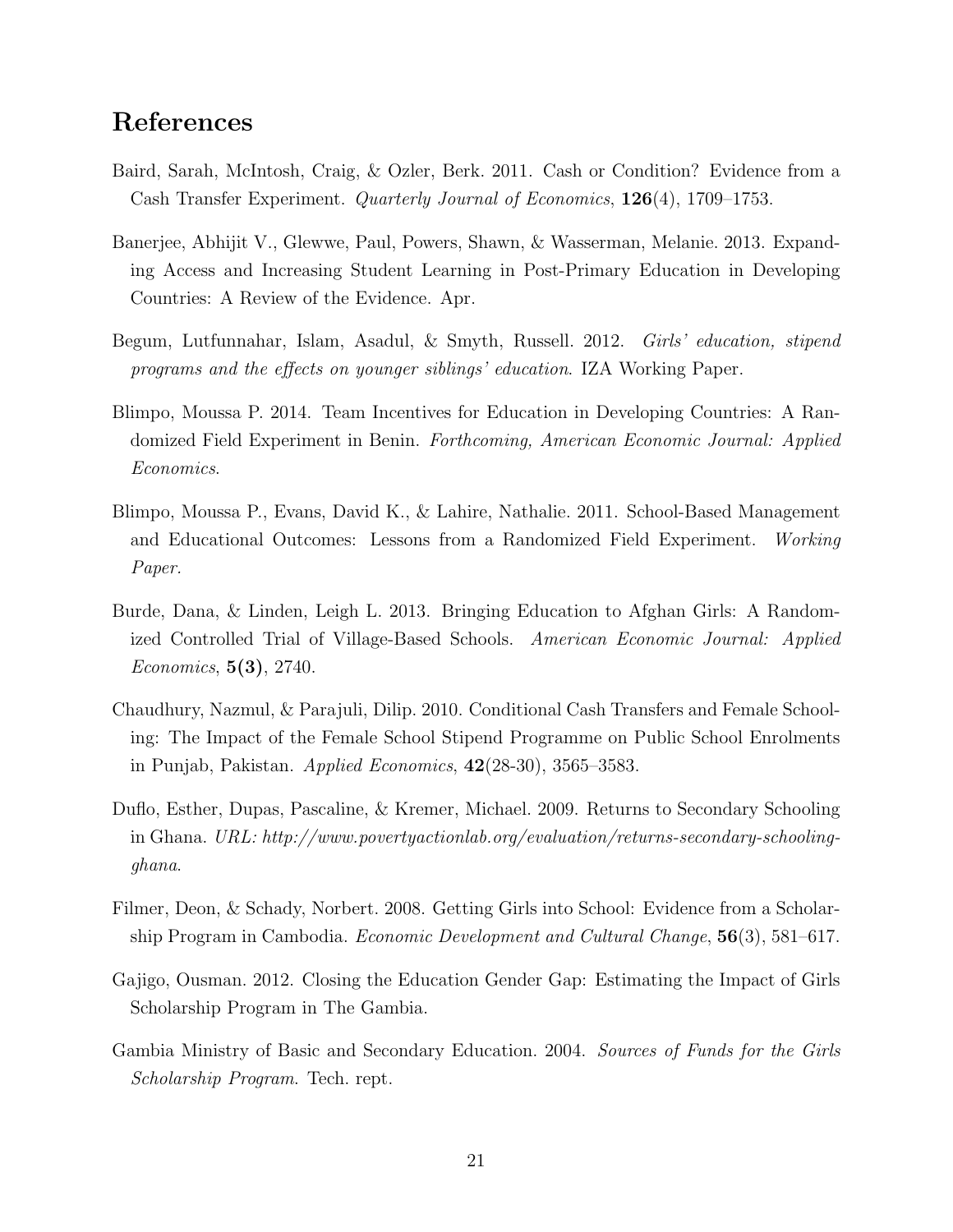- <span id="page-21-11"></span>Hoxby, Caroline. 2000. Peer Effects in Classrooms: Learning from Gender and Race Variation. NBER Working paper 7867.
- <span id="page-21-4"></span>Kazianga, Harounan, Levy, Dan, Linden, Leigh L., & Sloan, Matt. 2013. The Effects of 'Girl-Friendly' Schools: Evidence from the BRIGHT School Construction Program in Burkina Faso. American Economic Journal: Applied Economics, 5(3), 41–62.
- <span id="page-21-7"></span>Kim, Jooseop, Alderman, Harold, & Orazem, Peter F. 1999a. Can Private School Subsidies Increase Enrollment for the Poor? The Quetta Urban Fellowship Program. World Bank Economic Review, 13(3), 443–465.
- <span id="page-21-8"></span>Kim, Jooseop, Alderman, Harold, & Orazem, Peter F. 1999b. Evaluation of the Balochistan Rural Girls' Fellowship Program-Will rural families pay to send girls to school?
- <span id="page-21-9"></span>Kremer, Michael, Miguel, Edward, & Thornton, Rebecca. 2009. INCENTIVES TO LEARN. The Review of Economics and Statistics, 91(3), 437–456.
- <span id="page-21-1"></span>Krishnaratne, Shari, White, Howard, & Carpenter, Ella. 2013. Quality education for all children? What works in education in developing countries. 3ie Working Paper Number 20.
- <span id="page-21-5"></span>Lucas, Adrienne M., & Mbiti, Isaac M. 2012a. Access, Sorting, and Achievement: The Short-Run Effects of Free Primary Education in Kenya. American Economic Journal: Applied Economics, 4(4), 226–253.
- <span id="page-21-10"></span>Lucas, Adrienne M., & Mbiti, Isaac M. 2012b. Does Free Primary Education Narrow Gender Differences in Schooling? Evidence from Kenya. Journal of African Economies, 21(5), 691–722.
- <span id="page-21-6"></span>Muralidharan, Karthik, & Prakash, Nishith. 2013. Cycling to School: Increasing Secondary School Enrollment for Girls in India. *Working Paper 19305*.
- <span id="page-21-2"></span>Murnane, Richard J., & Ganimian, Alejandro J. 2014 (July). Improving Educational Outcomes in Developing Countries: Lessons from Rigorous Evaluations. Working Paper 20284. National Bureau of Economic Research.
- <span id="page-21-0"></span>Petrosino, Anthony, Morgan, Claire, Fronius, Trevor A., Tanner-Smith, Emily E., & Boruch, Robert F. 2012. Interventions in Developing Nations for Improving Primary and Secondary. Campbell Systematic Reviews, 19.
- <span id="page-21-3"></span>Pritchett, Lant. 2013. The Rebirth of Education: Schooling Ain't Learning. Washington, D.C: Center for Global Development.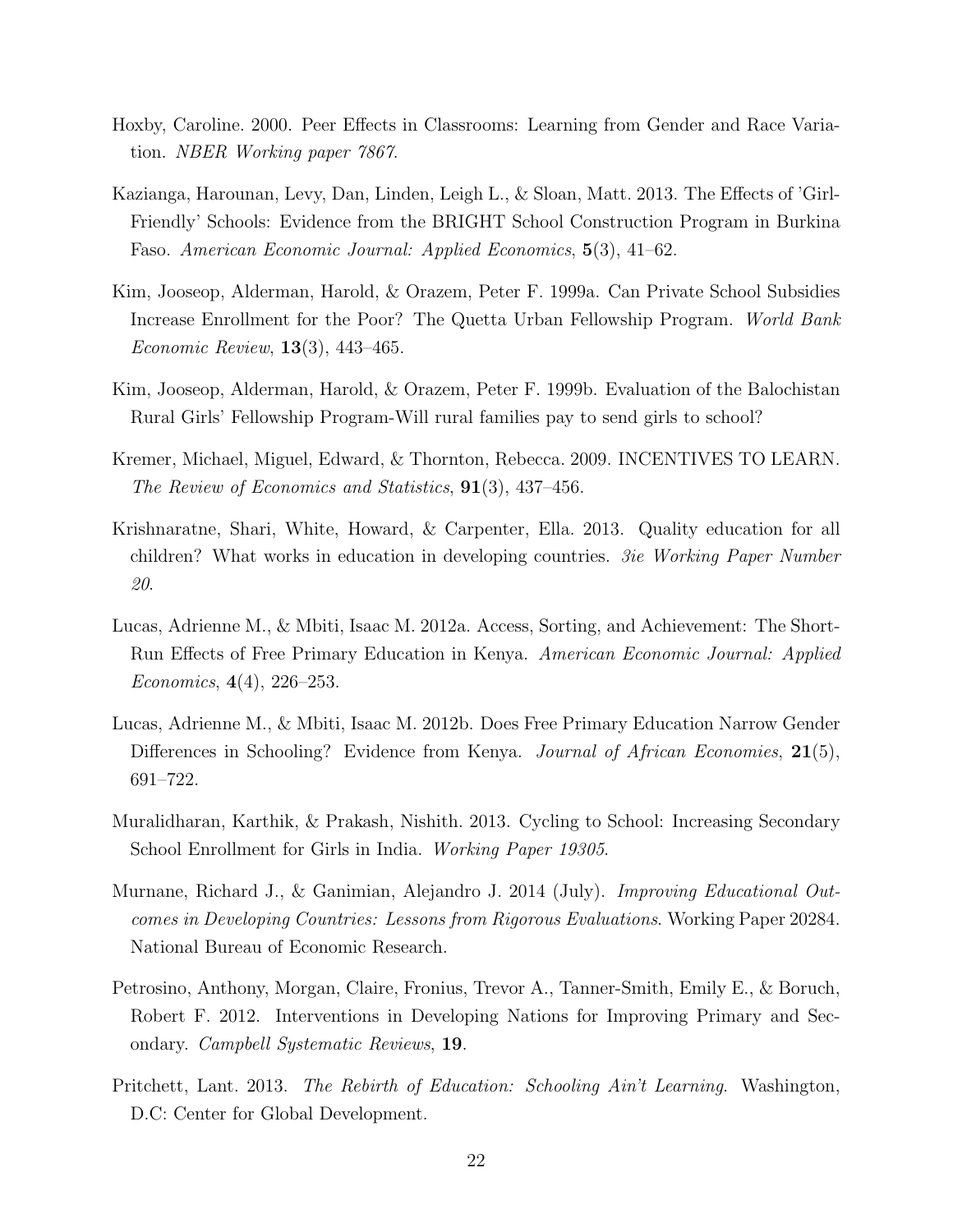<span id="page-22-0"></span>Pugatch, Todd, & Schroeder, Elizabeth. 2014. Incentives for teacher relocation: Evidence from the Gambian hardship allowance. Economics of Education Review, 41(Aug.), 120– 136.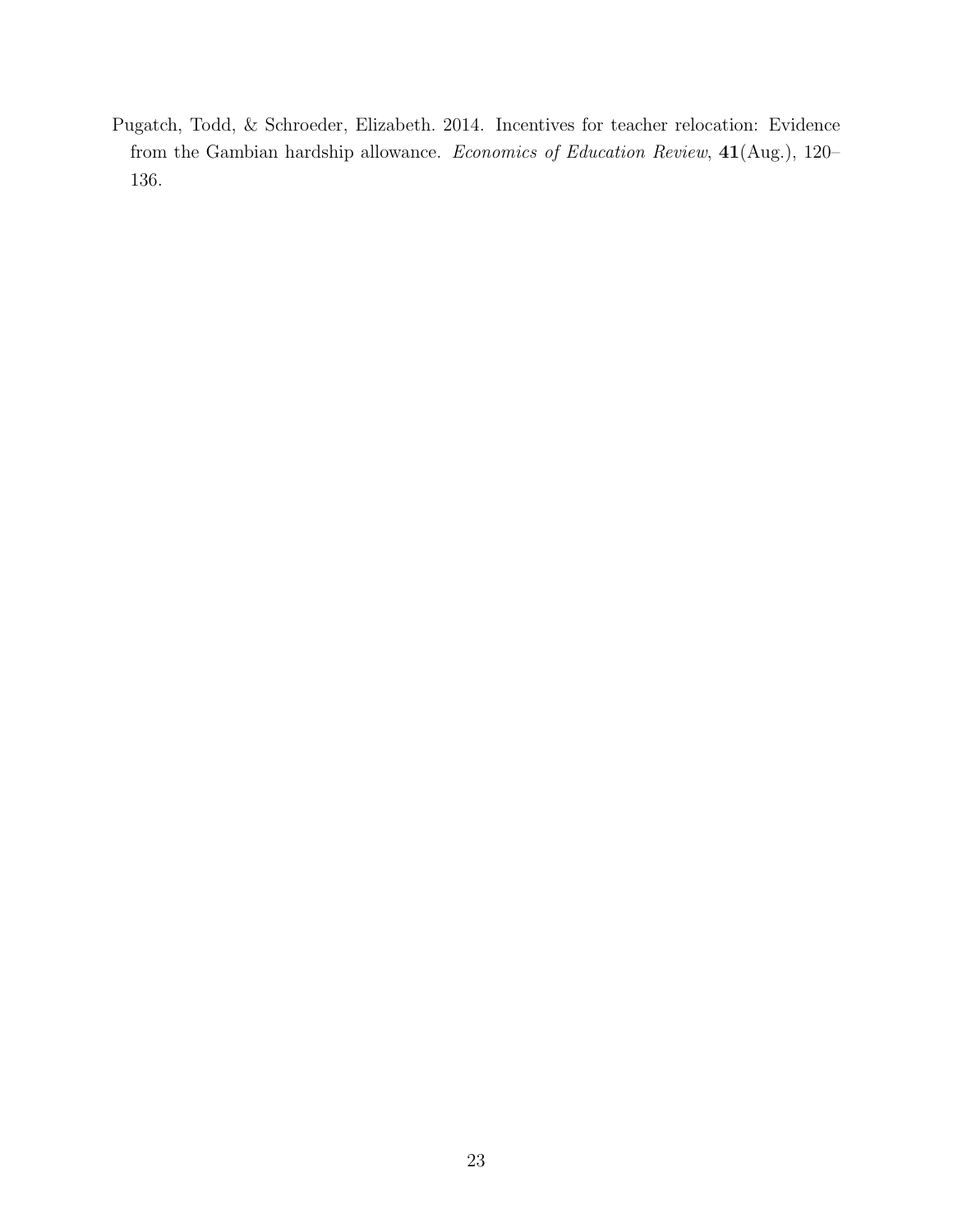## <span id="page-23-0"></span>Tables

|                   | 1998    | 2005    | 2012    |
|-------------------|---------|---------|---------|
| male              |         |         |         |
| test takers       | 749     | 1,161   | 1,404   |
| English           | $-0.27$ | $-0.20$ | $-0.08$ |
| math              | $-0.06$ | $-0.14$ | $-0.13$ |
| combined          | $-0.21$ | $-0.20$ | $-0.12$ |
| female            |         |         |         |
| test takers       | 210     | 624     | 846     |
| English           | $-0.52$ | $-0.34$ | $-0.27$ |
| math              | $-0.23$ | $-0.21$ | $-0.25$ |
| combined          | $-0.46$ | $-0.32$ | $-0.30$ |
| female proportion | 0.22    | 0.35    | 0.38    |
|                   |         |         |         |

Table 1: Summary statistics

Sample is public schools in Regions 2-6. Z-scores based on universe of students taking exam in that year, including private schools and Region 1.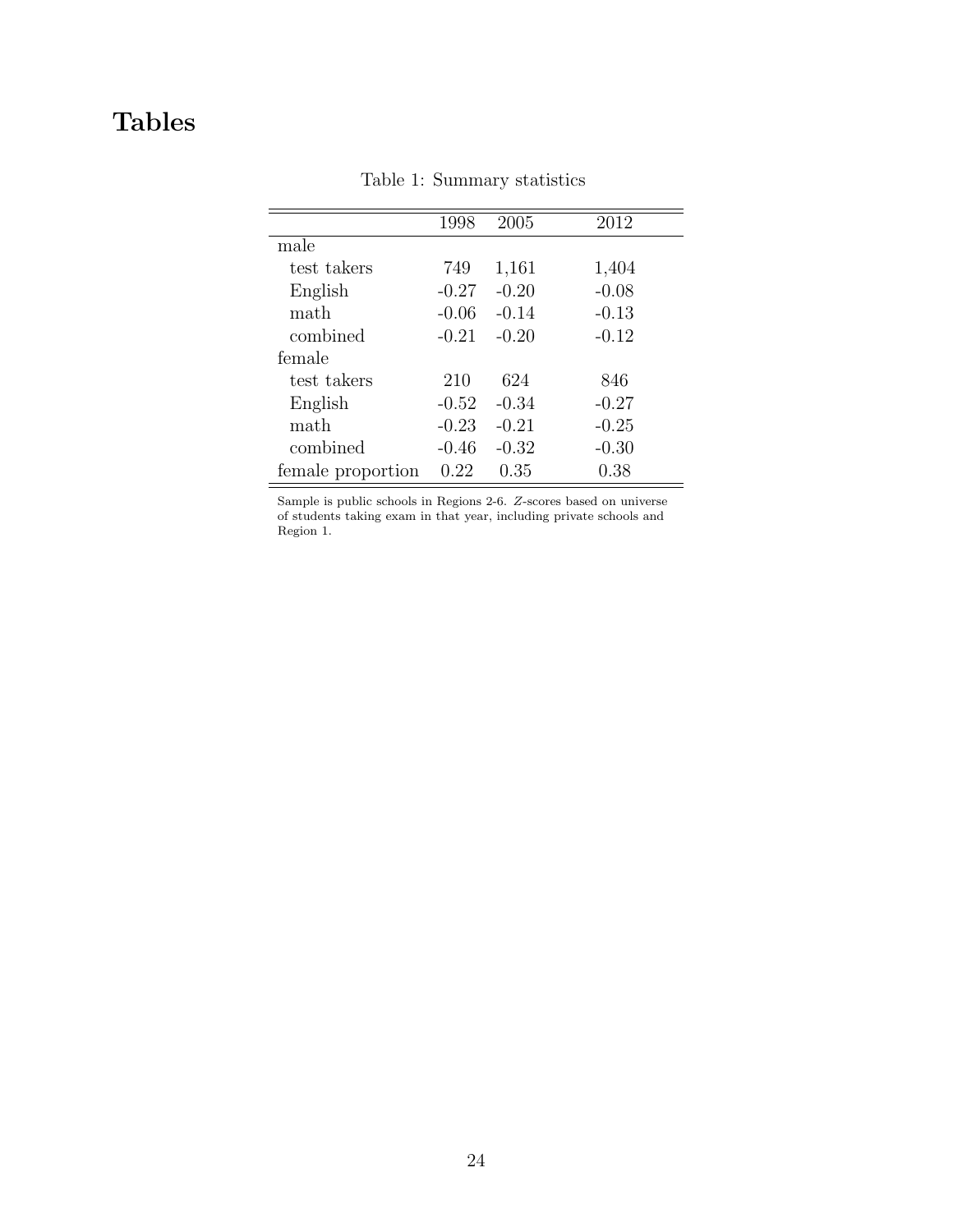<span id="page-24-0"></span>

|                                                                                                                                                                                                                                                                                                                                |                                      |                                                                                                                                 | girls                                                                                                 |                                                                                                                                                                                                                                                                                                                                    |                                                                                                                                                                                                                                                                                           |                                                                                                                     |                                                                                               |                                                                                                                                                                                                       |
|--------------------------------------------------------------------------------------------------------------------------------------------------------------------------------------------------------------------------------------------------------------------------------------------------------------------------------|--------------------------------------|---------------------------------------------------------------------------------------------------------------------------------|-------------------------------------------------------------------------------------------------------|------------------------------------------------------------------------------------------------------------------------------------------------------------------------------------------------------------------------------------------------------------------------------------------------------------------------------------|-------------------------------------------------------------------------------------------------------------------------------------------------------------------------------------------------------------------------------------------------------------------------------------------|---------------------------------------------------------------------------------------------------------------------|-----------------------------------------------------------------------------------------------|-------------------------------------------------------------------------------------------------------------------------------------------------------------------------------------------------------|
|                                                                                                                                                                                                                                                                                                                                | count                                | English                                                                                                                         | math                                                                                                  | combined                                                                                                                                                                                                                                                                                                                           | count                                                                                                                                                                                                                                                                                     | English                                                                                                             |                                                                                               | combined                                                                                                                                                                                              |
|                                                                                                                                                                                                                                                                                                                                | $\begin{pmatrix} 1 \end{pmatrix}$    | $\begin{array}{c} (2) \\ 0.02 \\ 0.031) \\ -0.01 \\ 0.112) \\ 0.041 \\ \underline{()0113)} \\ 0.380 \\ 0.3 \\ 0.87 \end{array}$ | $\begin{array}{r} (3) \\ \hline 0.013 \\ (0.051) \\ 0.003 \\ (0.060) \\ 0.026 \\ (0.020) \end{array}$ |                                                                                                                                                                                                                                                                                                                                    |                                                                                                                                                                                                                                                                                           | $\begin{pmatrix} 6 \end{pmatrix}$                                                                                   | $\frac{\frac{\text{loops}}{\text{math}}}{\frac{\text{right}}{(7)}}$                           |                                                                                                                                                                                                       |
| time (years prior to treatment)                                                                                                                                                                                                                                                                                                | $-1.3$                               |                                                                                                                                 |                                                                                                       |                                                                                                                                                                                                                                                                                                                                    |                                                                                                                                                                                                                                                                                           | $-0.021$                                                                                                            |                                                                                               |                                                                                                                                                                                                       |
|                                                                                                                                                                                                                                                                                                                                |                                      |                                                                                                                                 |                                                                                                       |                                                                                                                                                                                                                                                                                                                                    |                                                                                                                                                                                                                                                                                           |                                                                                                                     |                                                                                               |                                                                                                                                                                                                       |
| $time*1(region=3,4)$                                                                                                                                                                                                                                                                                                           |                                      |                                                                                                                                 |                                                                                                       |                                                                                                                                                                                                                                                                                                                                    |                                                                                                                                                                                                                                                                                           |                                                                                                                     |                                                                                               |                                                                                                                                                                                                       |
|                                                                                                                                                                                                                                                                                                                                |                                      |                                                                                                                                 |                                                                                                       |                                                                                                                                                                                                                                                                                                                                    |                                                                                                                                                                                                                                                                                           |                                                                                                                     |                                                                                               |                                                                                                                                                                                                       |
| $time*1(region=5,6)$                                                                                                                                                                                                                                                                                                           |                                      |                                                                                                                                 |                                                                                                       |                                                                                                                                                                                                                                                                                                                                    |                                                                                                                                                                                                                                                                                           |                                                                                                                     |                                                                                               |                                                                                                                                                                                                       |
|                                                                                                                                                                                                                                                                                                                                | $(4.5) \n7.2 \n(6.7) \n4.1) \n(3.1)$ |                                                                                                                                 |                                                                                                       | $\begin{array}{r} \begin{array}{c} (4) \\[-4pt] 0.008 \\[-4pt] 0.018 \\[-4pt] 0.01 \\[-4pt] 0.01 \\[-4pt] 0.027 \\[-4pt] 0.027 \\[-4pt] 0.027 \\[-4pt] 0.04 \\[-4pt] 0.04 \\[-4pt] 0.04 \\[-4pt] 0.04 \\[-4pt] 0.04 \\[-4pt] 0.04 \\[-4pt] 0.04 \\[-4pt] 0.04 \\[-4pt] 0.04 \\[-4pt] 0.04 \\[-4pt] 0.04 \\[-4pt] 0.04 \\[-4pt] 0.$ | $\frac{(5)}{4 \cdot 8}$<br>$\frac{(6 \cdot 3)}{1 \cdot 1 \cdot 6}$<br>$\frac{(6 \cdot 3)}{1 \cdot 1 \cdot 6}$<br>$\frac{(3 \cdot 3)}{1 \cdot 1 \cdot 1}$<br>$\frac{(3 \cdot 3)}{1 \cdot 1 \cdot 1}$<br>$\frac{(3 \cdot 3)}{1 \cdot 1 \cdot 1}$<br>$\frac{(3 \cdot 3)}{1 \cdot 1 \cdot 1}$ | $\begin{array}{c} (0.038) \\ 0.034 \\ 0.066) \\ (0.066) \\ 0.057 \\ (0.130) \\ 0.27 \\ 0.27 \\ 0.03 \\ \end{array}$ | $\begin{array}{c} (0.013) \\ 0.03 \\ 0.038 \\ -0.017 \\ \hline 0.081 \\ 0.081 \\ \end{array}$ | $\begin{array}{c} (8) \\[-4pt] 0.006 \\[-4pt] 0.015) \\[-4pt] 0.043 \\[-4pt] 0.035) \\[-4pt] 0.035) \\[-4pt] 0.037 \\[-4pt] 0.37 \\[-4pt] 0.37 \\[-4pt] 0.48 \\[-4pt] 0.48 \\[-4pt] 0.49 \end{array}$ |
| Observations                                                                                                                                                                                                                                                                                                                   | $ \%$                                |                                                                                                                                 |                                                                                                       |                                                                                                                                                                                                                                                                                                                                    |                                                                                                                                                                                                                                                                                           |                                                                                                                     |                                                                                               |                                                                                                                                                                                                       |
| R-squared                                                                                                                                                                                                                                                                                                                      | $0.67$<br>$0.43$                     |                                                                                                                                 |                                                                                                       |                                                                                                                                                                                                                                                                                                                                    |                                                                                                                                                                                                                                                                                           |                                                                                                                     |                                                                                               |                                                                                                                                                                                                       |
| $\tilde{\mathbf{c}}$<br>$p$ -value on region-specific trend                                                                                                                                                                                                                                                                    |                                      |                                                                                                                                 | $\frac{1,380}{0.33}$<br>0.33                                                                          |                                                                                                                                                                                                                                                                                                                                    |                                                                                                                                                                                                                                                                                           |                                                                                                                     |                                                                                               |                                                                                                                                                                                                       |
| Mean outcome                                                                                                                                                                                                                                                                                                                   | 35.5                                 | 0.28                                                                                                                            | 0.19                                                                                                  |                                                                                                                                                                                                                                                                                                                                    |                                                                                                                                                                                                                                                                                           | $-0.22$                                                                                                             | 0.09                                                                                          |                                                                                                                                                                                                       |
| "Count" is number of test-takers, by test center. Standard errors clustered by test center. * significant at 10%; ** significant at 5%; *** significant at 1%. All<br>regressions include test center and year fixed effects. Regressions for test score outcomes include age, age squared, test center and year fixed effects |                                      |                                                                                                                                 |                                                                                                       |                                                                                                                                                                                                                                                                                                                                    |                                                                                                                                                                                                                                                                                           |                                                                                                                     |                                                                                               |                                                                                                                                                                                                       |

| てくらく インキー<br>j      |  |
|---------------------|--|
| $+ m$ nn $+ m$<br>í |  |
|                     |  |
|                     |  |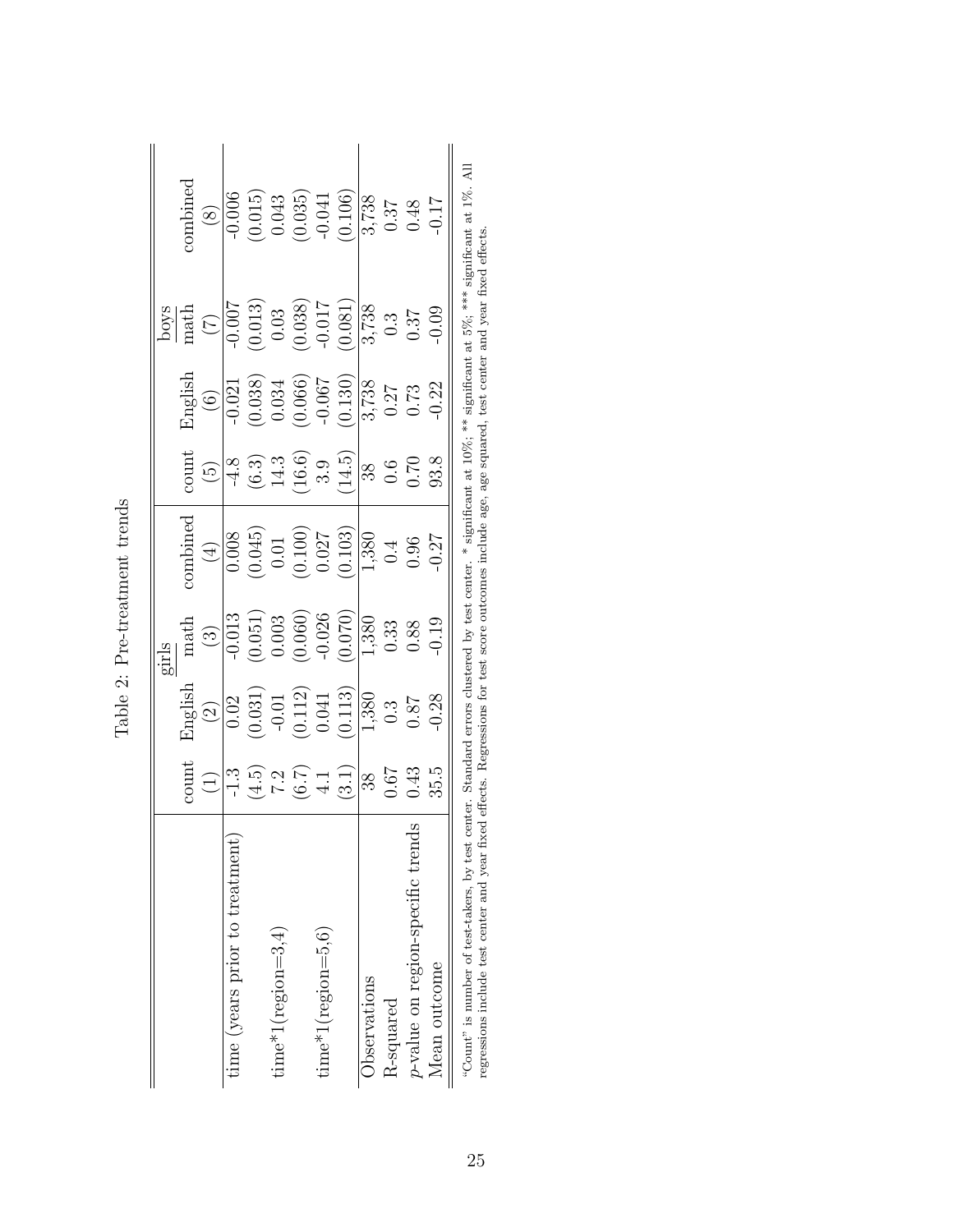|                                                                                                                                                                                                                                                                                     |                | girls              |            |                            |                          |        | s<br>foo                                                                                                                 |                          |        | proportion                                            |
|-------------------------------------------------------------------------------------------------------------------------------------------------------------------------------------------------------------------------------------------------------------------------------------|----------------|--------------------|------------|----------------------------|--------------------------|--------|--------------------------------------------------------------------------------------------------------------------------|--------------------------|--------|-------------------------------------------------------|
|                                                                                                                                                                                                                                                                                     | test           | -takers            |            | private share              | test-takers              |        | private share                                                                                                            |                          |        | female                                                |
|                                                                                                                                                                                                                                                                                     | $\overline{1}$ | $\widehat{\Omega}$ | $\odot$    | $\left(\frac{1}{2}\right)$ | $\widehat{\mathfrak{g}}$ |        |                                                                                                                          | $\overset{\sim}{\infty}$ | ම      | (10)                                                  |
| girls' scholarship program                                                                                                                                                                                                                                                          | 26.1           | 24.2               | 0.21       | 0.24                       | 42.6                     | 38.4   | 0.21                                                                                                                     | 0.24                     | 0.03   | 0.03                                                  |
|                                                                                                                                                                                                                                                                                     | $(11.1)**$     | $(12.6)*$          | $(0.11)^*$ | $(0.13)^*$                 | $(21.9)$ <sup>*</sup>    | (24.8) | $(0.07)$ ***                                                                                                             | $(0.09)$ **              | (0.03) | $\begin{array}{c} (0.04) \\ 0.02 \\ 0.06 \end{array}$ |
| program*high enrollment gap                                                                                                                                                                                                                                                         |                |                    |            | $-0.32$                    |                          | 27.8   |                                                                                                                          | $-0.27$                  |        |                                                       |
|                                                                                                                                                                                                                                                                                     |                | (20.0)             |            | $(0.18)$ <sup>*</sup>      |                          | (25.2) |                                                                                                                          | $(0.15)^*$               |        |                                                       |
| Observations                                                                                                                                                                                                                                                                        | 184            | 184                | 184        | 184                        | 184                      | 184    | 184                                                                                                                      | 184                      | 184    | 184                                                   |
| R-squared                                                                                                                                                                                                                                                                           | 0.6            | 0.6                | 0.84       | 0.85                       | 0.67                     | 0.68   | 0.85                                                                                                                     | 0.86                     | 0.64   | 0.64                                                  |
| Mean outcome                                                                                                                                                                                                                                                                        | 40.5           | 40.5               | 0.32       | 0.32                       | 78.2                     | 78.2   | 0.25                                                                                                                     | 0.25                     | 0.34   | 0.34                                                  |
| fund affects a formation from entirely and procedure from all substituted by minimal fact to local conditional concerns of the state of the state of the state of the state of the state of the state of the state of the stat<br>Test-takers and proportion female refer to public |                |                    |            |                            |                          |        | (scholarship-eligible) test centers only. Sample is district panel, 1998-2012. All regressions include district and year |                          |        |                                                       |

<span id="page-25-0"></span>

| ļ<br>ļ<br>į<br>ı<br>. לא האירות האירות האירות האירו<br>į<br>l<br>ו<br>נו |
|--------------------------------------------------------------------------|
| I<br>l<br>ı<br>)<br> }<br> }<br>l<br>ē<br>Í<br>2<br>į                    |
| 5<br>ť<br>ı<br>$\overline{\mathbf{S}}$<br>ļ<br>I                         |

fixed effects. Regressions for private share and proportion female weighted by number of test-takers. Standard errors clustered by district. \* significant at 10%; \*\* fixed effects. Regressions for private share and proportion female weighted by number of test-takers. Standard errors clustered by district. \* significant at 10%;<br>significant at 5%; \*\*\* significant at 1%. significant at 5%; \*\*\* significant at 1%.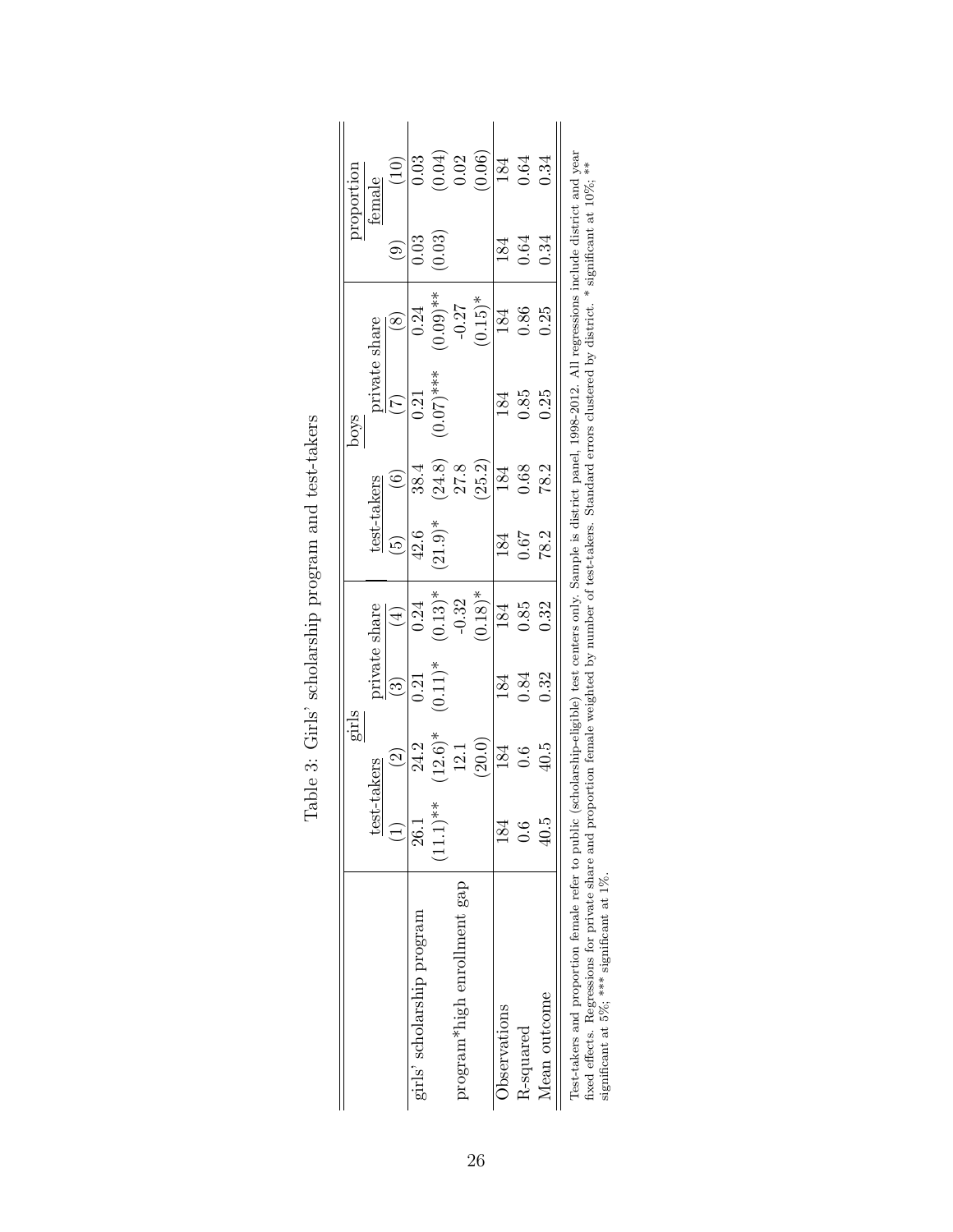|                                   |                  | girls           |                              |                              |                      | poys                        |
|-----------------------------------|------------------|-----------------|------------------------------|------------------------------|----------------------|-----------------------------|
|                                   | English          | math            | combined                     | English                      | math                 | combined                    |
|                                   | $\left(1\right)$ | $\odot$         | $\left( \frac{3}{2} \right)$ | $\left( \frac{1}{2} \right)$ | $\widetilde{\Theta}$ | $\widehat{6}$               |
| Panel A: program receipt          |                  |                 |                              |                              |                      |                             |
| girls' scholarship program        | 0.192            | $-0.073$        | 0.089                        | 0.154                        | 0.024                | 0.113                       |
|                                   | $(0.095)$ *      | (0.053)         | $(0.052)*$                   | $(0.065)$ **                 | (0.093)              | $(0.052)**$                 |
| R-squared                         | 0.32             | 0.2             | 0.35                         | 0.23                         | <b>117</b>           | 0.27                        |
| Panel B: years exposed to program |                  |                 |                              |                              |                      |                             |
| years exposed to program          | 0.089            | $-0.024$        | 0.046                        | 0.114                        | 0.026                | 0.088                       |
|                                   | (0.054)          | $(0.027)$ $0.2$ | (0.040)                      | $(0.057)$ *                  | (0.045)              | $\left(0.056\right)$ $0.27$ |
| R-squared                         | 0.32             |                 | 0.35                         | 0.23                         | 0.17                 |                             |
| Observations                      |                  | 7.997           |                              |                              |                      | 15,811                      |

<span id="page-26-0"></span>

| i Co<br>$\frac{4}{5}$<br>į<br>$\frac{1}{2}$                                                                                        |  |
|------------------------------------------------------------------------------------------------------------------------------------|--|
| י לא האירות האירות האירות האירות האירות האירות האירות האירות האירות האירות האירות האירות האירות האירות האירות<br>i<br>ו<br>גו<br>ı |  |
| l<br>ı<br>ו<br>ו                                                                                                                   |  |
| ļ                                                                                                                                  |  |
| 1                                                                                                                                  |  |

27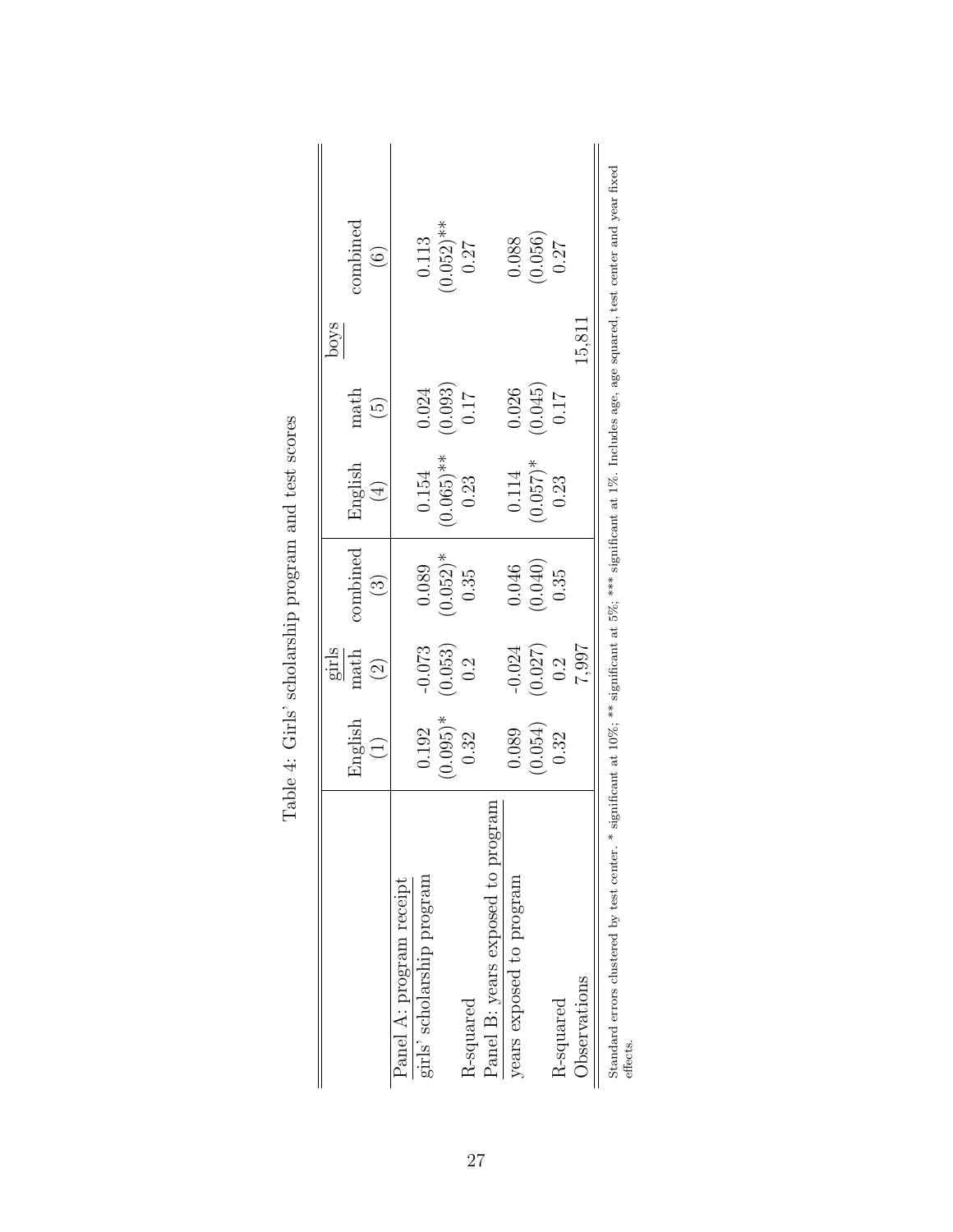|                                   |                | full sample                                                                  |                                                                              |                                                                             | high enrollment gap                                              |                                                                                             |                                                                                   | low enrollment gap                                                               |                                                                    |
|-----------------------------------|----------------|------------------------------------------------------------------------------|------------------------------------------------------------------------------|-----------------------------------------------------------------------------|------------------------------------------------------------------|---------------------------------------------------------------------------------------------|-----------------------------------------------------------------------------------|----------------------------------------------------------------------------------|--------------------------------------------------------------------|
|                                   | English        | math                                                                         | combined                                                                     |                                                                             |                                                                  | combined                                                                                    |                                                                                   | $\operatorname{match}$                                                           | combined                                                           |
|                                   | $\overline{1}$ | $\widetilde{\mathcal{C}}$                                                    | $\binom{3}{2}$                                                               | English $\frac{1}{4}$                                                       | $ext{math}_{(5)}$                                                | $(6)$                                                                                       | English $(7)$                                                                     | $\circled{s}$                                                                    | $\begin{pmatrix} 0 \\ 0 \end{pmatrix}$                             |
| Panel A: program receipt          |                |                                                                              |                                                                              |                                                                             |                                                                  |                                                                                             |                                                                                   |                                                                                  |                                                                    |
| girls' scholarship program        | 0.162          |                                                                              | 0.104                                                                        |                                                                             |                                                                  |                                                                                             |                                                                                   | $-0.049$                                                                         | 180.0                                                              |
|                                   | $(0.072)**$    | $\begin{array}{c} -0.002 \\ 0.079) \\ 0.015 \\ 0.027) \\ 0.027) \end{array}$ | $(0.038)$ <sup>**</sup><br>0.017<br>(0.029)<br>(0.29                         | $\begin{array}{c} 0.005 \\ (0.013) \\ -0.012 \\ 0.031) \\ 0.13 \end{array}$ | $(0.010)$ ***<br>$(0.010)$ ***<br>0.058<br>$(0.019)$ ***<br>0.05 | $\begin{array}{c} 0.028 \\ (0.011)^{**} \\ 0.032 \\ (0.021) \\ (0.021) \\ 0.12 \end{array}$ | $\begin{array}{c} 0.205 \\ (0.080)^{**} \\ -0.007 \\ (0.020) \\ 0.32 \end{array}$ | $(0.060)$<br>$-0.017$<br>$(0.023)$<br>$0.22$                                     | $(0.032)$ <sup>**</sup><br>-0.003<br>(0.023)<br>(0.36              |
| program*female                    | $-0.001$       |                                                                              |                                                                              |                                                                             |                                                                  |                                                                                             |                                                                                   |                                                                                  |                                                                    |
|                                   | (0.027)        |                                                                              |                                                                              |                                                                             |                                                                  |                                                                                             |                                                                                   |                                                                                  |                                                                    |
| R-squared                         | 0.25           |                                                                              |                                                                              |                                                                             |                                                                  |                                                                                             |                                                                                   |                                                                                  |                                                                    |
| Panel B: years exposed to program |                |                                                                              |                                                                              |                                                                             |                                                                  |                                                                                             |                                                                                   |                                                                                  |                                                                    |
| years exposed to program          | 0.111          |                                                                              |                                                                              |                                                                             |                                                                  |                                                                                             |                                                                                   |                                                                                  |                                                                    |
|                                   | $(0.055)^*$    |                                                                              |                                                                              |                                                                             |                                                                  |                                                                                             |                                                                                   |                                                                                  | $\begin{array}{c} (0.039 \ (0.045) \ -0.003 \ (0.004) \end{array}$ |
| years exposed*female              | $-0.006$       |                                                                              |                                                                              |                                                                             |                                                                  |                                                                                             |                                                                                   |                                                                                  |                                                                    |
|                                   | $(0.003)$ **   | $\begin{array}{c} 0.01 \\ 0.041) \\ 0.001 \\ 0.004) \\ 0.17 \end{array}$     | $\begin{array}{c} 0.078 \\ (0.050) \\ -0.002 \\ (0.003) \\ 0.29 \end{array}$ | $-0.055$<br>(0.096)<br>(0.005)*<br>(0.005)*<br>0.13                         | $0.204$<br>$0.034)***$<br>$0.002$<br>$0.006)$<br>$(0.006)$       | $\begin{array}{c} 0.077 \ 0.055) \ -0.004 \ 0.005) \ 0.12 \end{array}$                      | $\begin{array}{c} 0.078 \\ 0.053) \\ -0.004 \\ 0.004) \\ 0.32 \end{array}$        | $\begin{array}{c} -0.019 \\ (0.044) \\ -0.003 \\ (0.004) \\ (0.004) \end{array}$ |                                                                    |
| R-squared                         | 0.26           |                                                                              |                                                                              |                                                                             |                                                                  |                                                                                             |                                                                                   |                                                                                  | 0.36                                                               |
| Observations                      |                | 23,808                                                                       |                                                                              |                                                                             | 6,664                                                            |                                                                                             |                                                                                   | 14,383                                                                           |                                                                    |
|                                   |                |                                                                              |                                                                              |                                                                             |                                                                  |                                                                                             |                                                                                   |                                                                                  |                                                                    |

<span id="page-27-0"></span>Table 5: Girls' scholarship program and test scores: triple difference Table 5: Girls' scholarship program and test scores: triple difference High/low enrollment gap based on splitting sample into below/at or above median secondary-age (13-18) children enrolled in school, by district in 1998. Standard errors clustered by test center. \* significant at  $10\%$ ; \*\* High/low enrollment gap based on splitting sample into below/at or above median secondary-age (13-18) children enrolled in school, by district in 1998. Standard errors clustered by test center. \* significant at 10%; \*\* significant at 5%; \*\*\* significant at 1%. Includes age, age squared, test center and year fixed effects.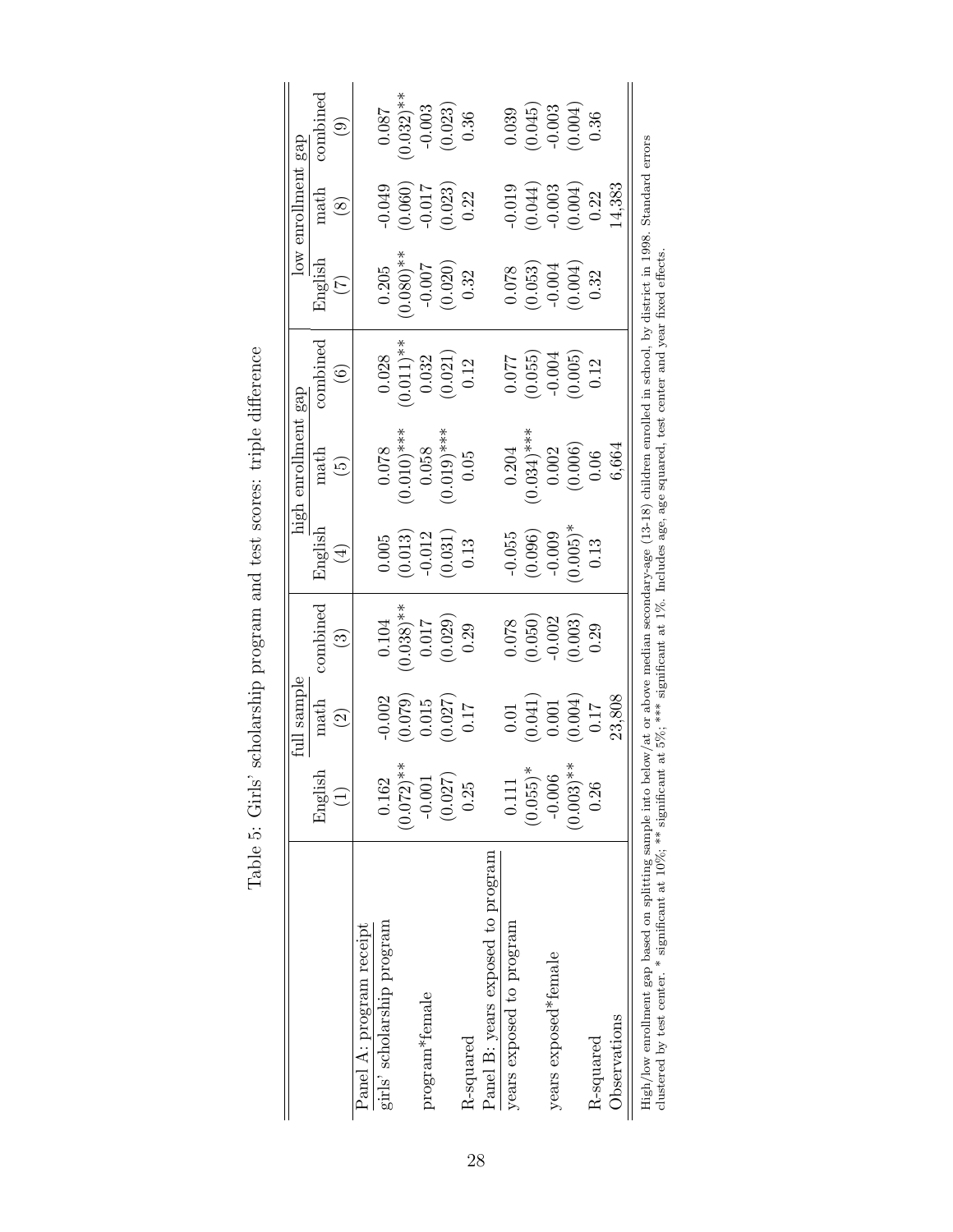|                                                                                                                                                                                                                                                                                                                                                                                                                                        |                   |                       |                        | English $\&$ math combined |                 |                   |
|----------------------------------------------------------------------------------------------------------------------------------------------------------------------------------------------------------------------------------------------------------------------------------------------------------------------------------------------------------------------------------------------------------------------------------------|-------------------|-----------------------|------------------------|----------------------------|-----------------|-------------------|
|                                                                                                                                                                                                                                                                                                                                                                                                                                        |                   | girls                 |                        |                            | poys            |                   |
|                                                                                                                                                                                                                                                                                                                                                                                                                                        | $\widetilde{\Xi}$ | $\widetilde{\varrho}$ | $\widehat{\mathbb{C}}$ | $(\pm)$                    | $\widetilde{5}$ | $\widehat{\odot}$ |
| Panel A: program receipt                                                                                                                                                                                                                                                                                                                                                                                                               |                   |                       |                        |                            |                 |                   |
| girls' scholarship program                                                                                                                                                                                                                                                                                                                                                                                                             | 0.051             | 0.127                 | $-0.045$               | 0.052                      | 0.119           | $-0.014$          |
|                                                                                                                                                                                                                                                                                                                                                                                                                                        | (0.045)           | $(0.034)$ ***         | (780.0)                | (0.042)                    | (0.075)         | (0.082)           |
| $\ensuremath{\text{program}}\xspace^* \text{distinct}$ $x$                                                                                                                                                                                                                                                                                                                                                                             | 0.037             | $-0.225$              | 0.130                  | 0.046                      | $-0.219$        | 0.088             |
|                                                                                                                                                                                                                                                                                                                                                                                                                                        | (0.065)           | $(0.029)$ ***         | (0.084)                | (780.0)                    | $(0.095)$ **    | (0.131)           |
| R-squared                                                                                                                                                                                                                                                                                                                                                                                                                              | 0.37              | 0.37                  | 0.87                   | 0.31                       | 0.31            | 0.31              |
| Panel B: years exposed to program                                                                                                                                                                                                                                                                                                                                                                                                      |                   |                       |                        |                            |                 |                   |
| years exposed to program                                                                                                                                                                                                                                                                                                                                                                                                               | 0.025             | 0.059                 | 0.002                  | 0.049                      | 0.079           | 0.022             |
|                                                                                                                                                                                                                                                                                                                                                                                                                                        | (0.036)           | $(0.030)*$            | (0.029)                | (0.041)                    | $(0.039)*$      | (0.043)           |
| years exposed*district $x$                                                                                                                                                                                                                                                                                                                                                                                                             | 0.004             | $-0.039$              | 0.027                  | 0.019                      | $-0.046$        | 0.019             |
|                                                                                                                                                                                                                                                                                                                                                                                                                                        | (0.007)           | $(0.009)$ ***         | $(0.012)$ **           | (0.011)                    | $(0.015)$ ***   | (0.025)           |
| R-squared                                                                                                                                                                                                                                                                                                                                                                                                                              | 0.37              | 0.37                  | 0.37                   | 0.31                       | 0.31            | 0.31              |
| Observations                                                                                                                                                                                                                                                                                                                                                                                                                           | 11,709            | 11,709                | 11,709                 | 17,883                     | 17,883          | 17,883            |
| District characteristic                                                                                                                                                                                                                                                                                                                                                                                                                | enrollment gap    | rura.                 | assets                 | enrollment gap             | rural           | assets            |
| Enrollment gap = below median secondary-age (13-18) enrollment rate. Rural = at or above median rural population proportion. Assets = at or above median household<br>assets, by first principal component. All characteristics are by district in 1998. Standard errors clustered by test center. * significant at 10%, ** significant at 5%, ***<br>significant at 1%. Includes age, age squared, test center and year fixed effects |                   |                       |                        |                            |                 |                   |

<span id="page-28-0"></span>Table 6: Treatment effect heterogeneity Table 6: Treatment effect heterogeneity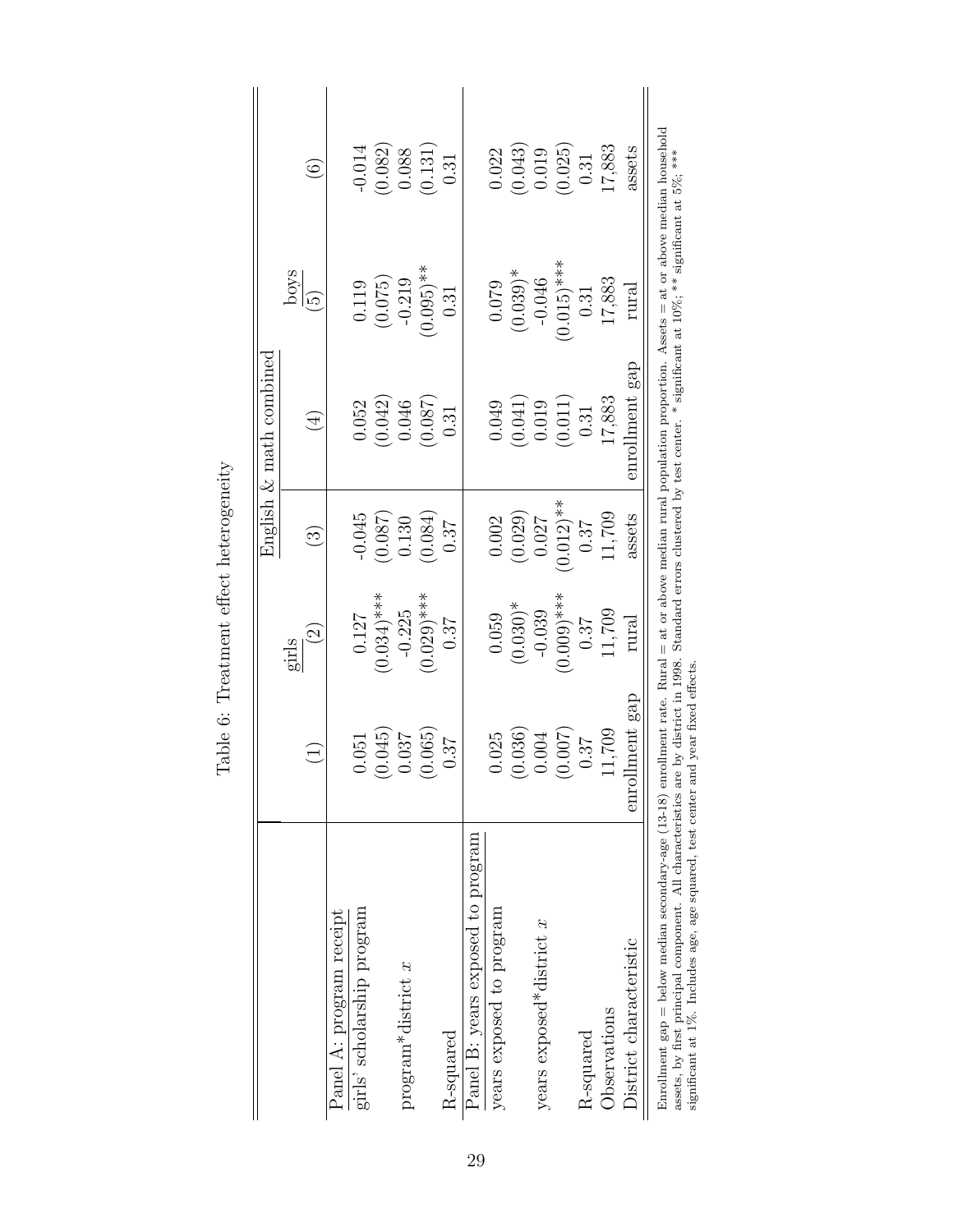<span id="page-29-0"></span>

|                   | Public  | Private | Difference |
|-------------------|---------|---------|------------|
| Girls             |         |         |            |
| test takers       | 6,777   | 4,362   | 2,415      |
| English           | $-0.26$ | $-0.42$ | $0.16***$  |
| math              | $-0.22$ | $-0.24$ | $0.03***$  |
| combined          | $-0.28$ | $-0.39$ | $0.11***$  |
| age               | 19.6    | 19.6    | $-0.1***$  |
| absent            | 0.02    | 0.02    | 0.00       |
| <b>Boys</b>       |         |         |            |
| test takers       | 12,405  | 3,817   | 8,588      |
| English           | $-0.14$ | $-0.35$ | $0.22***$  |
| math              | $-0.10$ | $-0.23$ | $0.12***$  |
| combined          | $-0.14$ | $-0.34$ | $0.2***$   |
| age               | 20.1    | 20.3    | $-0.2$ *** |
| absent            | 0.03    | 0.04    | $-0.02***$ |
| female proportion | 0.35    | 0.53    | $-0.18***$ |

Table A1: Public versus private school students

Test takers in post-treatment periods only. "Absent" refers to absence from English subject exam, math subject exam, or both. \* significant at 10%; \*\* significant at 5%; \*\*\* significant at 1%.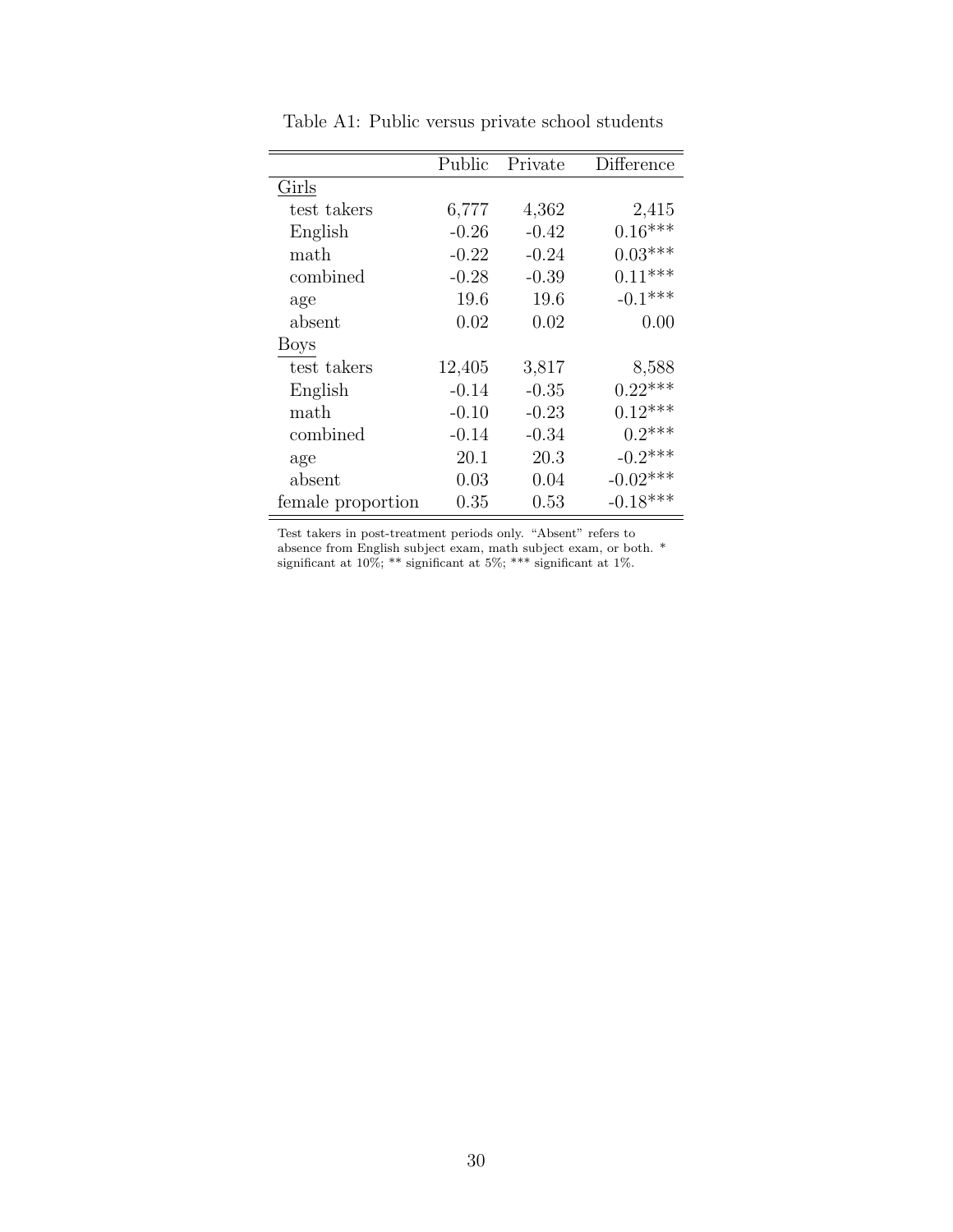|                                                                           |                                                            |                                                                                        | girls                                                      |                                                                                                                                      |                                                             |                                                                 | poys                                                        |                                                                                                                          |
|---------------------------------------------------------------------------|------------------------------------------------------------|----------------------------------------------------------------------------------------|------------------------------------------------------------|--------------------------------------------------------------------------------------------------------------------------------------|-------------------------------------------------------------|-----------------------------------------------------------------|-------------------------------------------------------------|--------------------------------------------------------------------------------------------------------------------------|
|                                                                           |                                                            | age                                                                                    |                                                            | $_{\rm absent}$                                                                                                                      |                                                             | age                                                             |                                                             | $_{\rm absent}$                                                                                                          |
|                                                                           |                                                            | $\widehat{S}$                                                                          | $\odot$                                                    |                                                                                                                                      | $\widetilde{\Theta}$                                        | $\odot$                                                         | $\widehat{C}$                                               | $\circledS$                                                                                                              |
| girls' scholarship program                                                | $\overline{0}$ :                                           |                                                                                        |                                                            |                                                                                                                                      | 0.2                                                         |                                                                 |                                                             |                                                                                                                          |
|                                                                           | (0.1)                                                      | 0.1<br>$(0.1)$<br>$0.2$<br>$(0.2)$<br>$(0.3)$<br>$(0.3)$<br>$0.03$<br>$0.05$<br>$0.05$ | $-0.03$<br>(0.01)*                                         | (4)<br>$(0.01)^{**}$<br>$(0.01)^{*}$<br>$(0.02)^{*}$<br>$(0.02)^{*}$<br>$(0.02)^{*}$<br>$(0.03)^{*}$<br>$(0.03)^{*}$<br>$(0.03)^{*}$ | $(0.11)^*$                                                  | 0.2<br>(0.1)<br>0.3<br>0.69 ***<br>13,813<br>0.03<br>30<br>20.2 | $\frac{1}{(0.02)}$                                          | $\begin{array}{r} -0.03 \\ (0.02) \\ (0.05) \\ 0.01 \\ (0.02) \ast \ast \\ (0.01) \\ 14,190 \\ 0.06 \\ 0.03 \end{array}$ |
| gap<br>program*high enrollment                                            |                                                            |                                                                                        |                                                            |                                                                                                                                      |                                                             |                                                                 |                                                             |                                                                                                                          |
|                                                                           |                                                            |                                                                                        |                                                            |                                                                                                                                      |                                                             |                                                                 |                                                             |                                                                                                                          |
| Observations                                                              |                                                            |                                                                                        |                                                            |                                                                                                                                      |                                                             |                                                                 |                                                             |                                                                                                                          |
| R-squared                                                                 | $\begin{array}{c} 7.234 \\ 0.04 \\ 30 \\ 19.6 \end{array}$ |                                                                                        | $\begin{array}{c} 7,385 \\ 0.08 \\ 30 \\ 0.02 \end{array}$ |                                                                                                                                      | $\begin{array}{c} 13,813 \\ 0.03 \\ 30 \\ 20.2 \end{array}$ |                                                                 | $\begin{array}{c} 14,190 \\ 0.06 \\ 30 \\ 0.03 \end{array}$ |                                                                                                                          |
| No. of clusters                                                           |                                                            |                                                                                        |                                                            |                                                                                                                                      |                                                             |                                                                 |                                                             |                                                                                                                          |
| Mean outcome                                                              |                                                            |                                                                                        |                                                            |                                                                                                                                      |                                                             |                                                                 |                                                             |                                                                                                                          |
| $\alpha \wedge \beta$ and $\alpha \wedge \beta$ and $\alpha \wedge \beta$ |                                                            |                                                                                        |                                                            |                                                                                                                                      |                                                             |                                                                 |                                                             |                                                                                                                          |

<span id="page-30-0"></span>Table A2: Girls' scholarship and composition of test takers Table A2: Girls' scholarship and composition of test takers

"Absent" refers to absence from English subject exam, math subject exam, or both. Regressions includes test center and year fixed effects.<br>Standard errors clustered by test center. \* significant at 10%; \*\* significant at "Absent" refers to absence from English subject exam, math subject exam, or both. Regressions includes test center and year fixed effects. Standard errors clustered by test center. \* significant at 10%; \*\* significant at 5%; \*\*\* significant at 1%.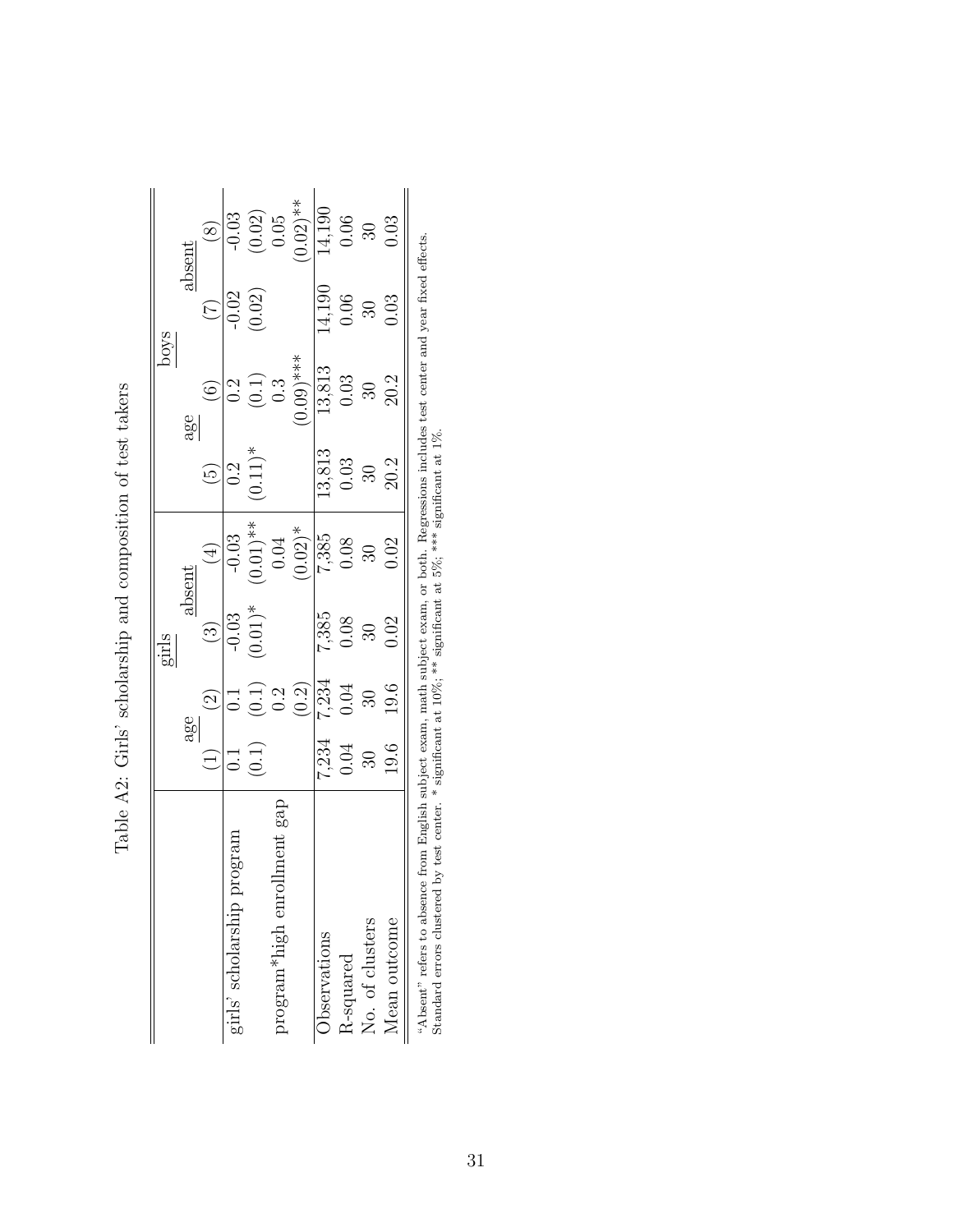|                                                                                                                                                                                                         |           | oupil-teacher ratio |                        | female teacher % |
|---------------------------------------------------------------------------------------------------------------------------------------------------------------------------------------------------------|-----------|---------------------|------------------------|------------------|
|                                                                                                                                                                                                         | $\hat{=}$ | $\widehat{\Omega}$  | $\widehat{\mathbb{C}}$ | $\widehat{\pm}$  |
| girls' scholarship program                                                                                                                                                                              | $-33.6$   | $-33.1$             | 0.02                   | 0.02             |
|                                                                                                                                                                                                         | (29.7)    | (28.2)              | (0.03)                 | (0.03)           |
| program*high enrollment gap                                                                                                                                                                             |           | $-5.4$              |                        | $-0.06$          |
|                                                                                                                                                                                                         |           | (21.0)              |                        | $(0.03)*$        |
| Observations                                                                                                                                                                                            | 254       | 254                 | 254                    | 254              |
| <b>R-squared</b>                                                                                                                                                                                        | 0.30      | 0.30                | 0.48                   | 0.49             |
| No. of clusters                                                                                                                                                                                         | ವ         | 31                  | 31                     | $\overline{31}$  |
| Mean outcome                                                                                                                                                                                            | 37.2      | 37.2                | 0.08                   | 0.08             |
| clustered by school.* significant at $10\%$ : ** significant at 5%: *** significant at 1%. Source: School<br>Regressions include school and year fixed effects. Weighted by enrollment. Standard errors |           |                     |                        |                  |

<span id="page-31-0"></span>Table A3: Girls' scholarship and school quality Table A3: Girls' scholarship and school quality

clustered by school.\* significant at 10%; \*\* significant at 5%; \*\*\* significant at 1%. Source: School cuistered by schooi." signineant at 10%; "" signineant at 5%; """ signineant at 1%. Source:<br>panel 1998-2012, from Education Management Information System (EMIS), maintained by<br>Gambian Ministry of Basic and Secondary Educat panel 1998-2012, from Education Management Information System (EMIS), maintained by Gambian Ministry of Basic and Secondary Education.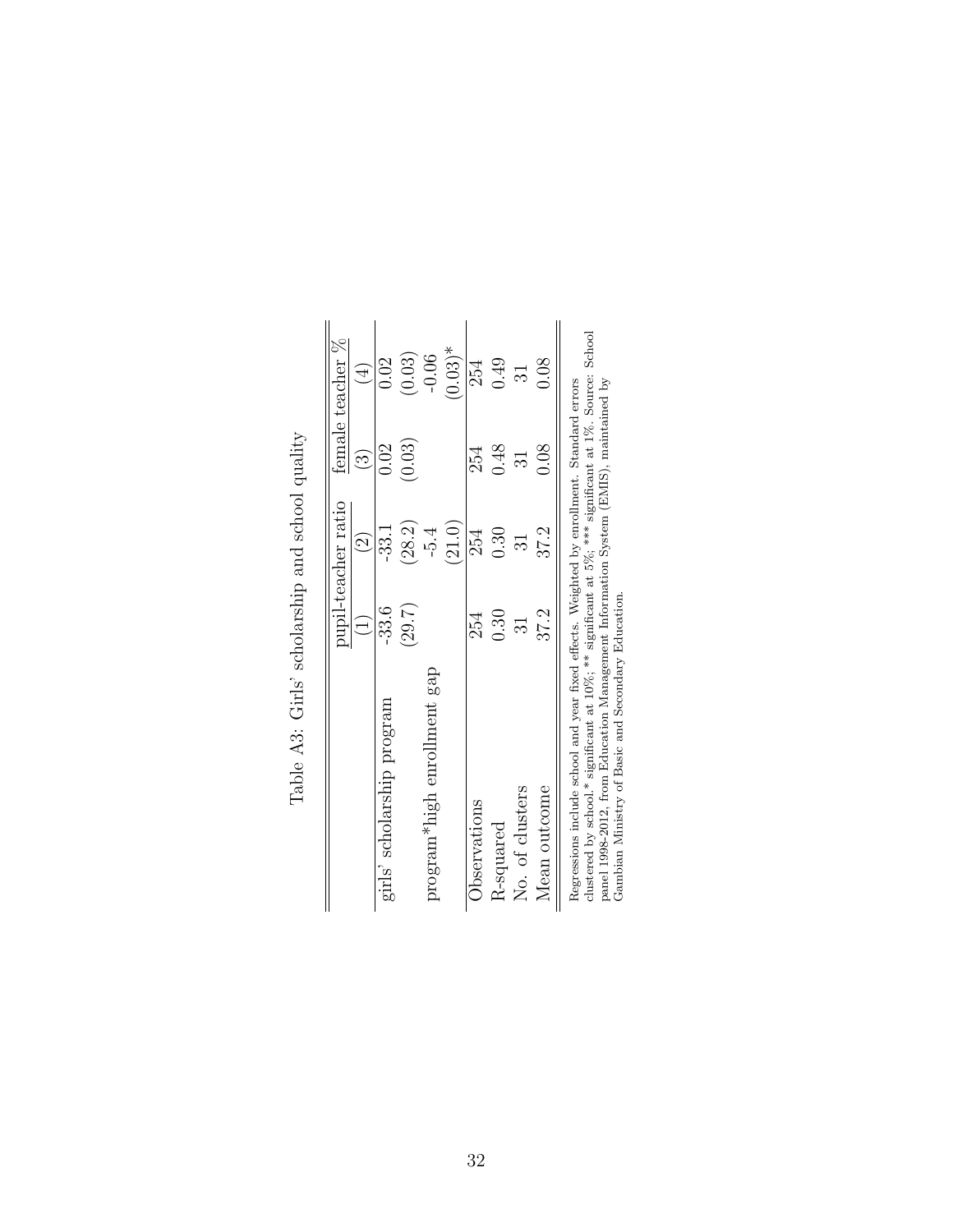# Figures

<span id="page-32-0"></span>

Figure 1: The Gambia and its regions

Figure 2: Girls' Scholarship Program Implementation

<span id="page-32-1"></span>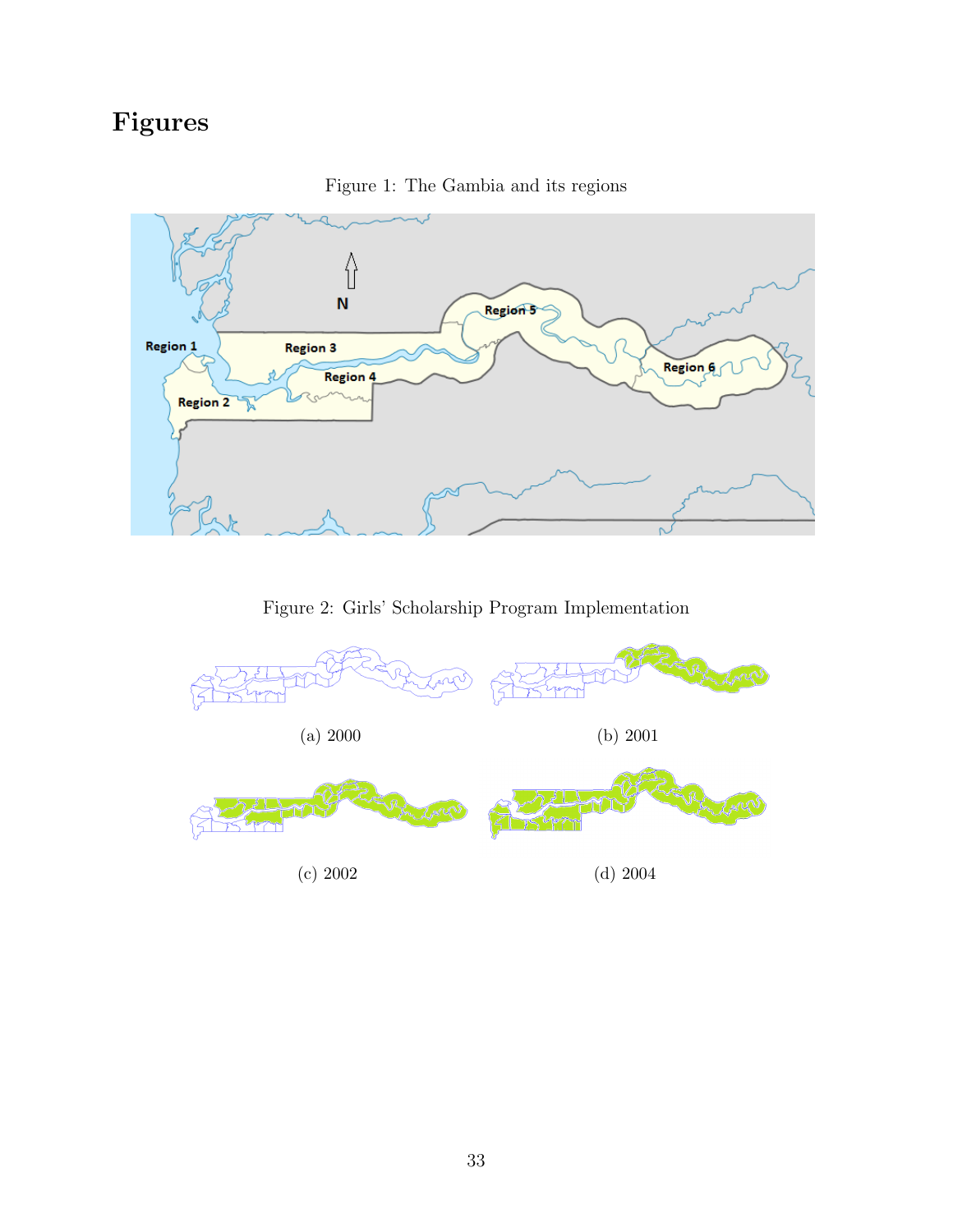<span id="page-33-0"></span>

Figure 3: Female enrollment percentage, Grades 7-12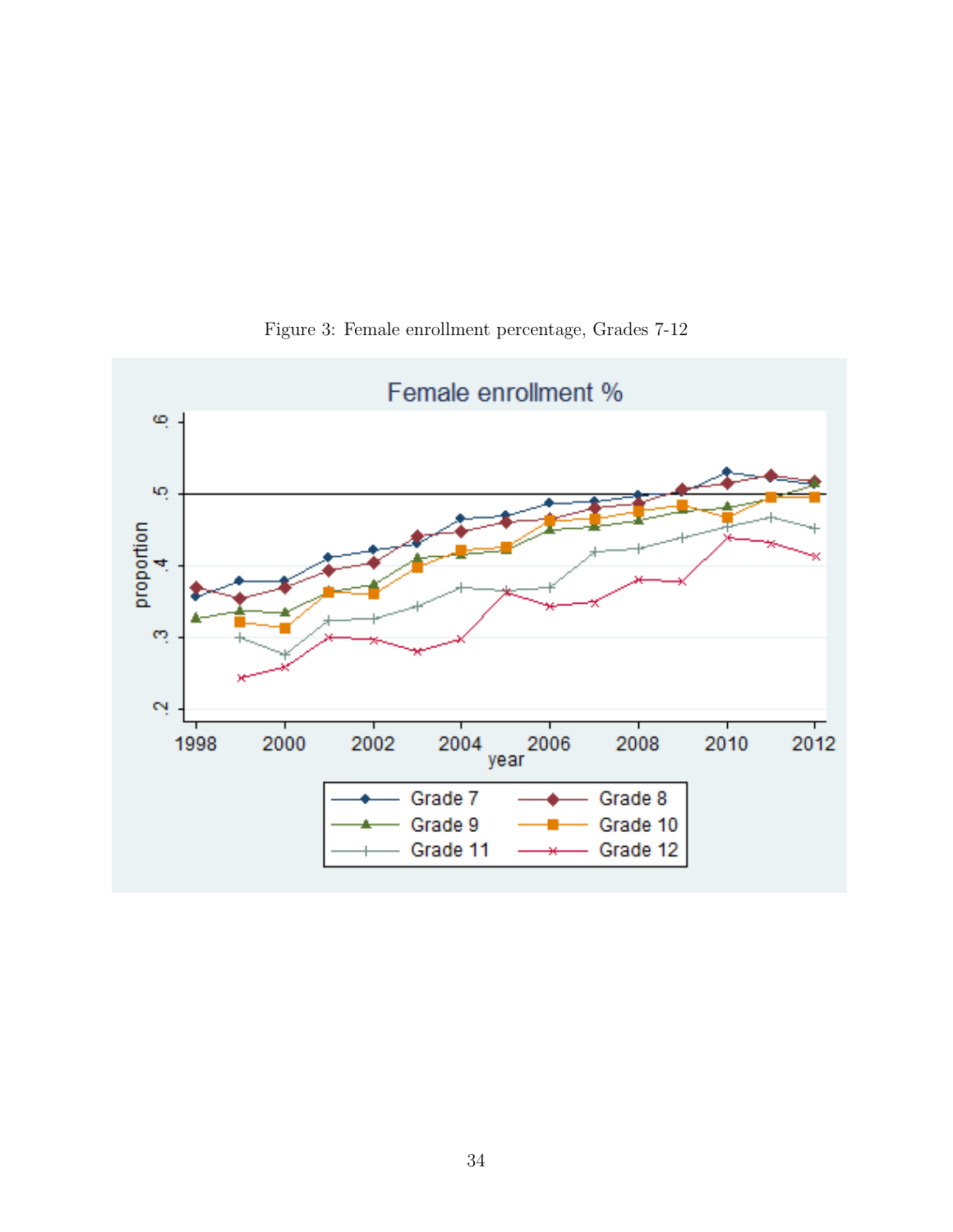

<span id="page-34-0"></span>Figure A1: Gambia Middle and High Schools Figure A1: Gambia Middle and High Schools